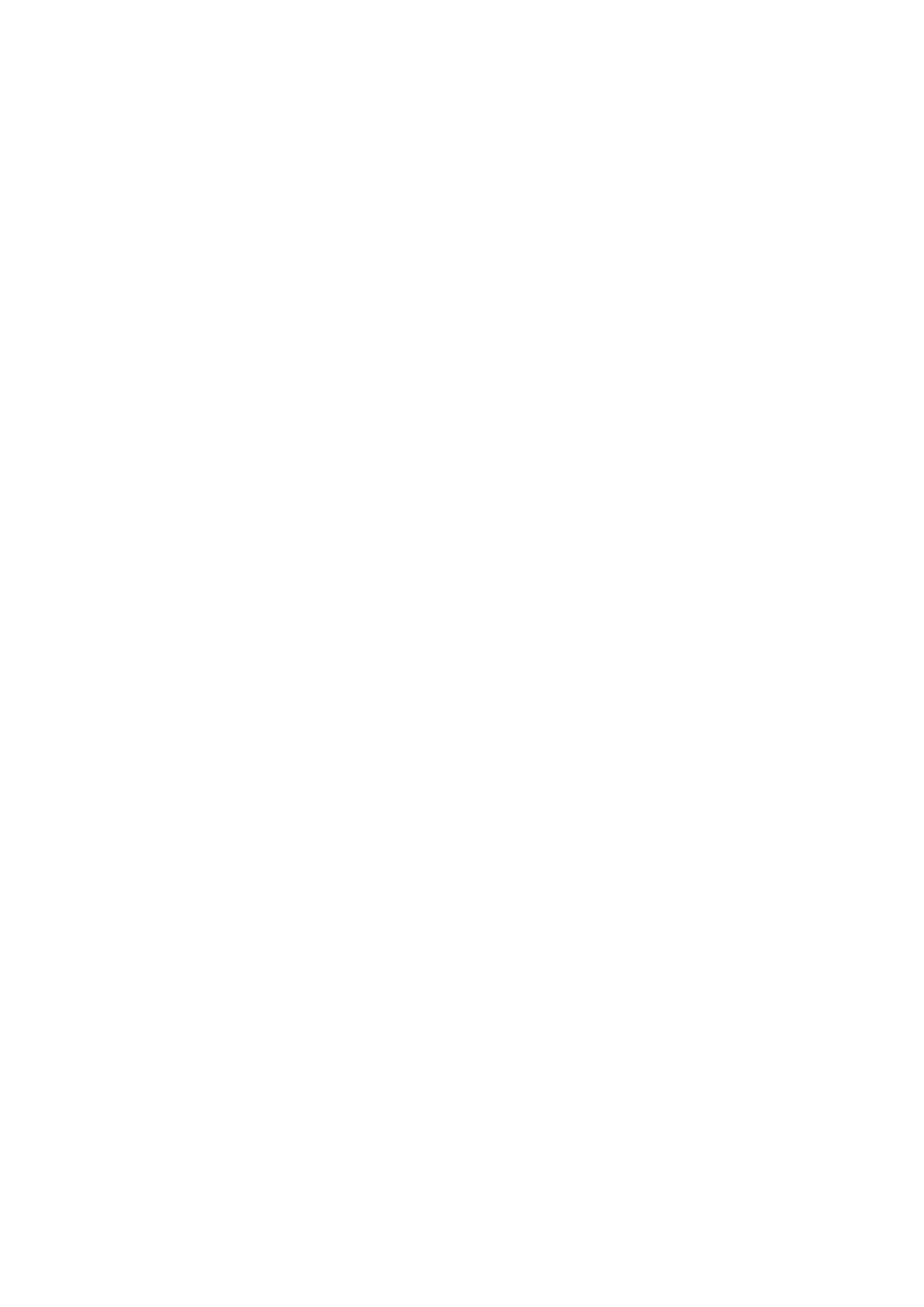

Dear colleagues,

We are pleased to present you the results of the gap analysis on Armenian Anti-Trafficking Legislation.

The OSCE considers trafficking a security issue and views the fight against trafficking in human beings as a priority. Every year hundreds of thousands of women, men and children become victims of this horrendous crime, which attracts more and more sophisticated international criminal organizations due to high profits and relatively low risk.

In the recent years many states, including Armenia, have stepped up their efforts to criminalize trafficking and protect the victims. In Armenia, we have witnessed a significant improvement in the legislation over the past few years. Nevertheless, there is still considerable room for improvement. This analysis aims at mapping the gaps and outlining the main recommendations for further legislative reform efforts.

The gap analysis was conducted in the framework of anti-trafficking activities of the OSCE Office in Yerevan. Anti-trafficking activities have been at the core of the Democratization Programme of the OSCE Office in Yerevan since the establishment of the Office in February 1999.

The OSCE Office in Yerevan would like to thank Hugh Handeyside, the main author of this analysis, and Meline Petrosyan, who has been instrumental in providing access to national legislation, clarifying the concepts, translating and interpreting. We would also like to thank the ODIHR Legislative Support Unit, especially Marta Achler-Szelenbaum and Irina Urumova, for their invaluable comments on earlier drafts of this paper.

We hope that the legislative gap analysis will be useful in planning future strategies and activities in the field of anti-trafficking and criminal justice legislation reform in Armenia.

With best regards,

Blanka Hancilova, PhD Democratization Programme Manager

Yerevan, May 2006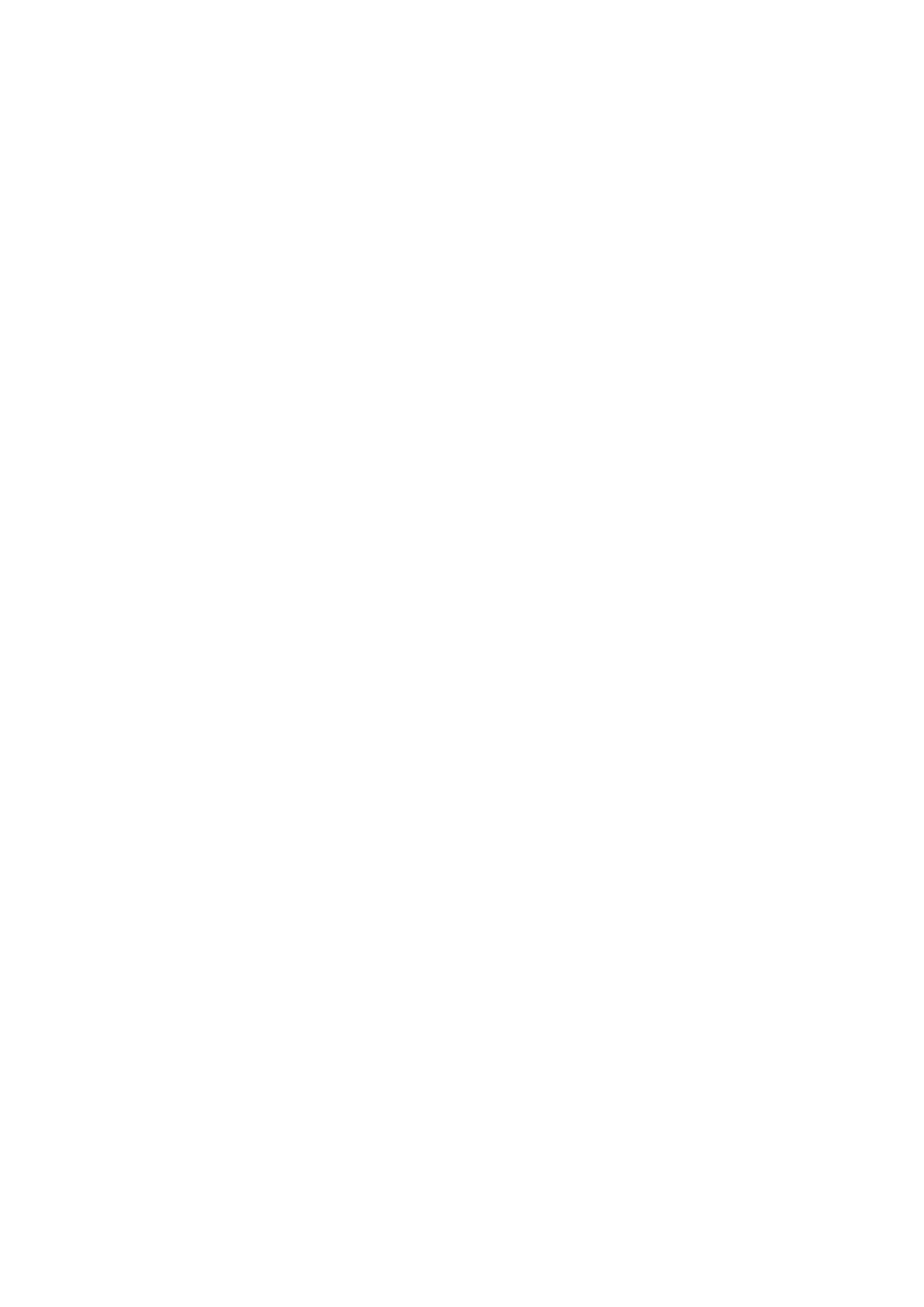

# **Executive Summary**

- 1. The modification of Armenia's legal code in accordance with international instruments on trafficking in human beings is an ongoing effort. Although Armenia has embraced in principle the foremost international anti-trafficking conventions, its overall legislative effort to adopt the specific provisions of these conventions has been less focused and lacks the comprehensive, multi-front, human rights-based approach to combating trafficking that the conventions endorse.
- 2. The legislative definition of trafficking in human beings in Armenia is more expansive than definitions found in international treaties, but it is similar in comprehensiveness and gender-neutrality to its international analogs.
- 3. The Armenian definition is unclear and redundant in its approach to child trafficking.
- 4. Notwithstanding the definition of trafficking itself, Armenian law does not yet criminalize various associated processes that constitute important elements in the broader phenomenon of trafficking, such as the knowing use of the services of a trafficking victim or the alteration, concealment, or retention of travel or identity documents for the purpose of facilitating trafficking. Criminalizing such practices can offer powerful tools to law enforcement authorities, as can the ability to hold corporate entities and other legal persons criminally liable for involvement in the trafficking process, another tool that is not yet available in Armenia. Such legal persons, if accountable for their actions in support of trafficking, are likely to police their own activities more rigorously if the potential for criminal liability exists.
- 5. Punishments for trafficking violations in Armenia are not severe enough to deter those involved in the process from either initial involvement or a return to trafficking after having been prosecuted for previous violations. One indication of this lenience is the fact that trafficking may be sanctioned with a fine, a punishment that international treaties do not contemplate and that many traffickers can easily afford. Similarly, punishments for trafficking under aggravating circumstances are not significantly dissuasive; the minimum penalty is two years of correctional labor, the maximum penalty under the most egregious circumstances is eight years' imprisonment. Other countries commonly punish trafficking under such circumstances with up to twenty year or even life imprisonment. Moreover, while Armenian law appears lenient toward offenders, it still subjects victims of trafficking to prosecution for crimes they may have committed during the process, even under conditions that often amount to duress or compulsion.
- 6. Perhaps the area in which Armenian law has adapted least to the reality of trafficking is in victim assistance and protection. The current version of the Criminal Procedure Code (CPC) restricts protection only to victims, witnesses involved in the criminal proceeding, and their close relatives, but does not extend protection to other persons associated with the participant in the criminal proceeding. The August 2005 CPC draft amendments do not remedy this. Currently the Criminal Procedure Code requires that authorities respond initially to threats against victims or witnesses with an official warning, a measure that does little to put an end to such threats while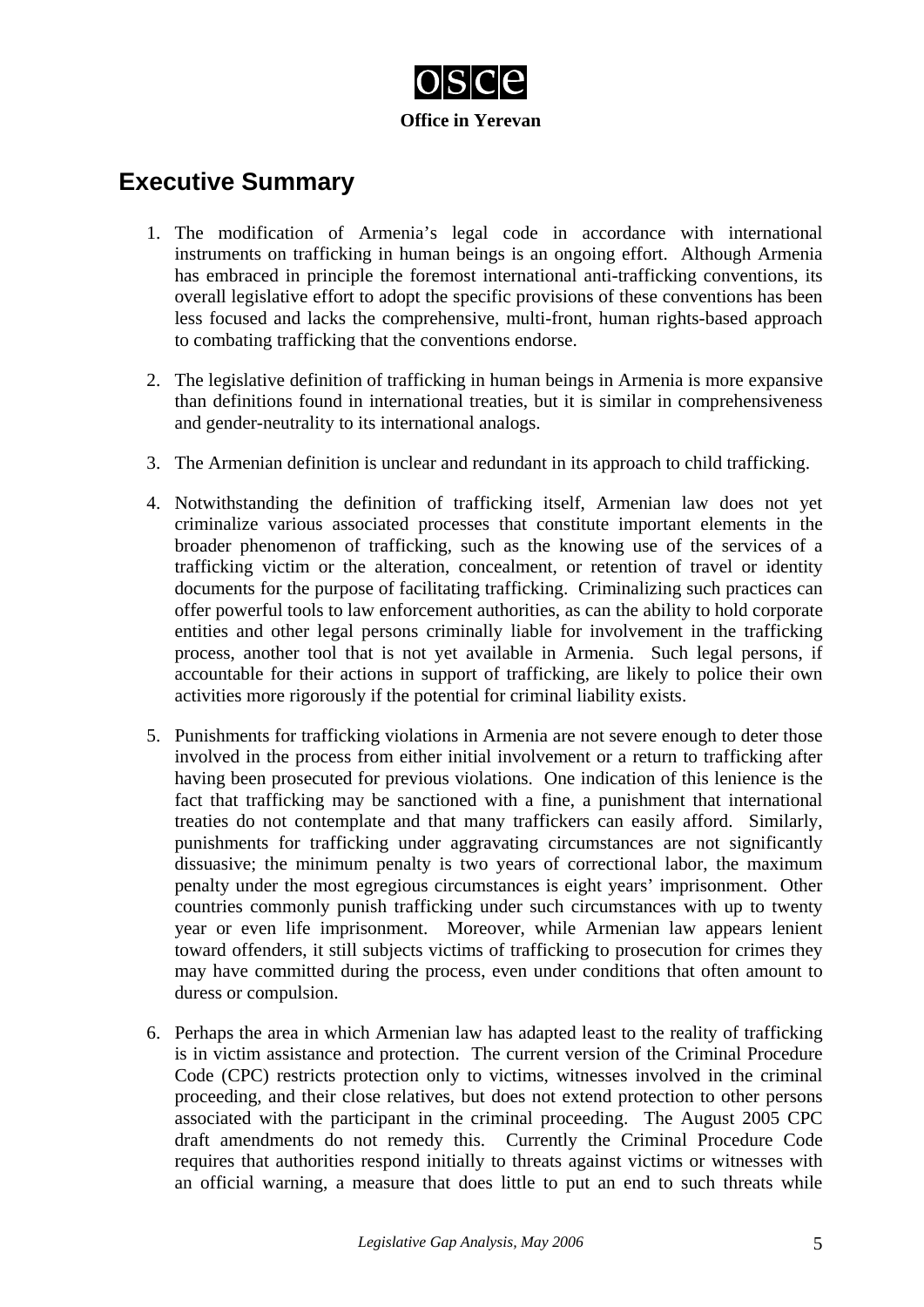

eroding the security of the victims or witnesses themselves. The August 2005 draft amendments do not contain this.

- 7. For trafficking victims who do decide to take legal action or testify against offenders, assistance in various forms is critical to ensuring an effective, long-term recovery from the trafficking process. Armenian legislation does not provide such assistance, which should include secure accommodation, medical treatment, and education for children. In fact, some basic assistance measures that were proposed in draft amendments to the CPC have been eliminated from more recent drafts of the amendments.
- 8. Finally, for some highly transnational crimes such as trafficking, traditional territorially-based jurisdiction may not be sufficient to ensure prosecution of offenders. Armenia has not yet modified its CPC to allow for the possibility of extending jurisdiction for trafficking crimes when they are committed by or against Armenian nationals abroad. Moreover, Armenian legislation does not accommodate the need for repatriation of victims in a way that guarantees they will not be subjected to human rights violations or renewed threats upon return to their counties of origin.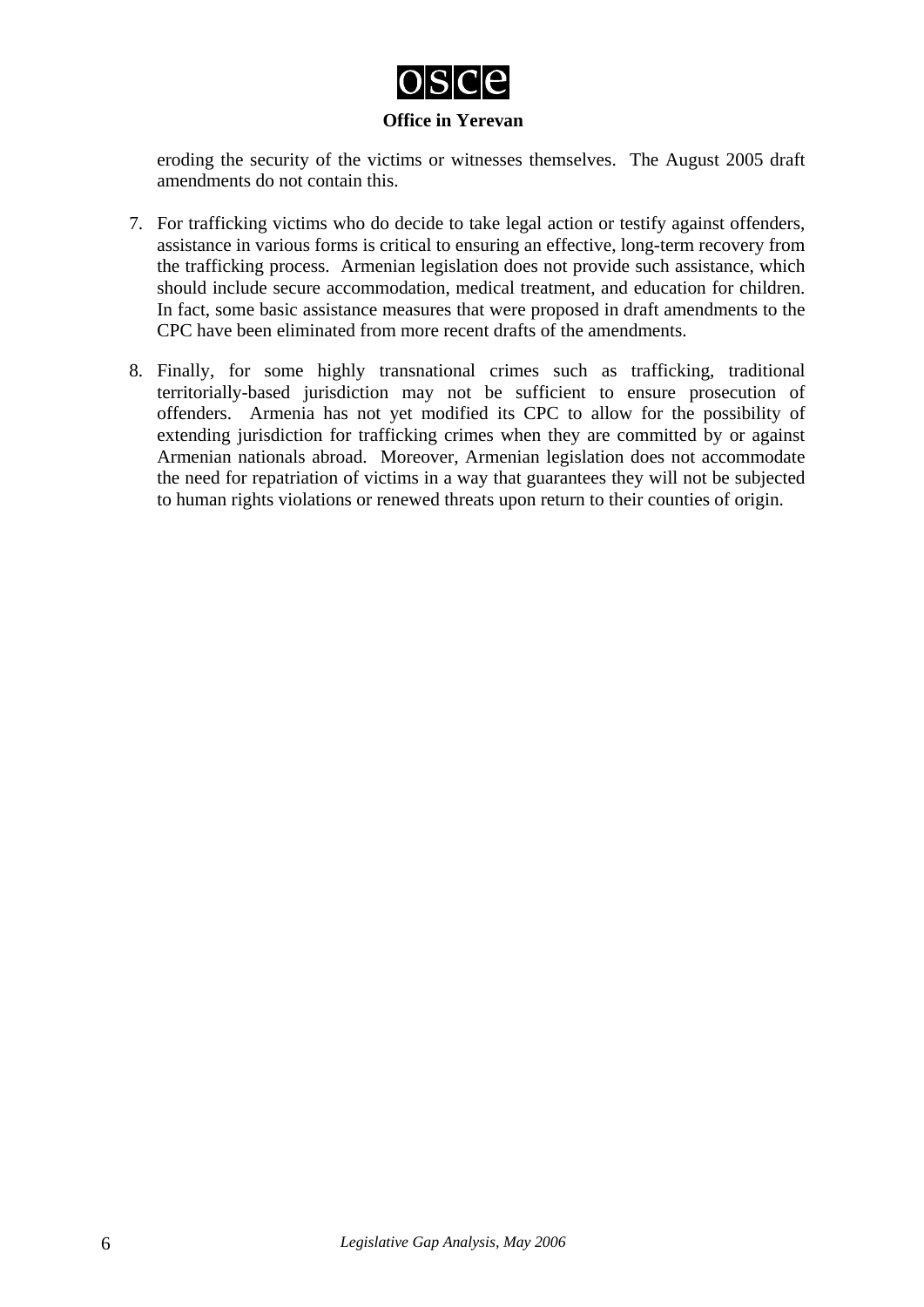

# **I. Overview: International Instruments and Armenian Legislation**

Trafficking in human beings is a persistent global problem that took on particular urgency in the wake of the breakdown of communist regimes in Eastern Europe and Eurasia in the early 1990s. Because of the inherently transnational nature of trafficking, efforts to combat it require international cooperation not only to apprehend perpetrators and protect victims, but also to ensure that the human rights of those affected by the trafficking process are not trampled in the process. To this end, international anti-trafficking efforts continue to evolve to account for the diverse processes that constitute trafficking (including forced labor, sexual exploitation, exploitation of the prostitution of others and trade in human organs), the need for prevention alongside prosecution, and the importance of explicit legislative protection of victims' rights throughout the trafficking process.

The Protocol to Prevent, Suppress, and Punish Trafficking in Persons, Especially Women and Children, Supplementing the United Nations Convention Against Transnational Organized Crime (the Palermo Protocol) represented a significant step in establishing a comprehensive definition of trafficking in human beings and framing it as a human rights violation.<sup>[1](#page-6-0)</sup> Prior to the adoption of the Palermo Protocol in November 2000, no international instrument existed specifically addressing trafficking in human beings, leaving states without a readily available basis on which to harmonize legislation or coordinate law enforcement efforts. At the time of this report, 117 countries have signed the Palermo Protocol and 85 countries have ratified or acceded to it, significantly expanding international cooperation on trafficking in human beings.

The Council of Europe Convention on Action against Trafficking in Human Beings (the CoE Convention) seeks to build on the foundation that the Palermo Protocol established and extend its provisions with regard to victims' rights, international cooperation, and gender equality. $2$ Perhaps more significantly, the CoE Convention establishes a system of accountability via a two-pronged, independent monitoring mechanism that will observe and publicly report on member states' implementation of the Convention. The Council of Europe's Committee of Ministers adopted the Convention on 16 May 2005, when Armenia, along with thirteen other CoE member states, signed it. Although the Convention has not yet been ratified by any CoE states (ten states will have to do so before it enters into force generally), it clearly represents a new international standard in the realm of anti-trafficking, one that Armenia will have to meet if it is to follow through with ratifying the Convention.

Prior to adoption of the Palermo Protocol, Armenian law did not address trafficking in humans directly, and legal remedies to trafficking were subsumed within statutory provisions addressing prostitution (see Annex) or forced labor. Armenia signed the Protocol in November 2001 and signaled a more comprehensive legislative approach to trafficking

<span id="page-6-0"></span><sup>1</sup> Protocol to Prevent, Suppress, and Punish Trafficking in Persons, Especially Women and Children, Supplementing the United Nations Convention Against Transnational Organized Crime, Nov. 15, 2000, UN GA Res. 55/25 [hereinafter Palermo Protocol].

<span id="page-6-1"></span><sup>&</sup>lt;sup>2</sup> Council of Europe Convention on Action against Trafficking in Human Beings, May 16, 2005, CETS 197 [hereinafter CoE Convention].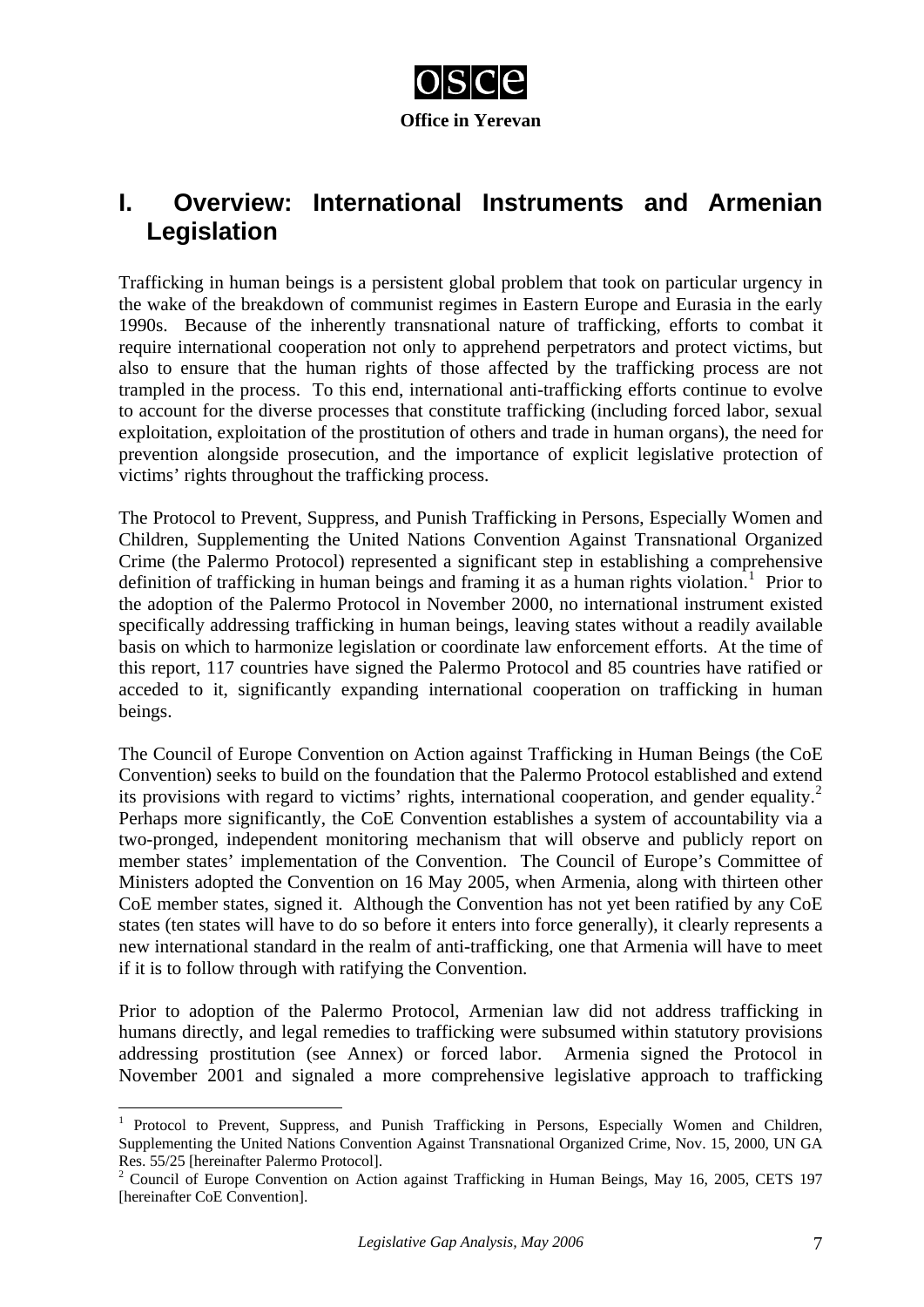

through the ratification process. Articles specifically establishing the crime of trafficking were incorporated into the Criminal Code in Summer 200[3](#page-7-0).<sup>3</sup> A year later, the National Assembly adopted amendments to these trafficking provisions that allowed for a more inclusive definition of trafficking (see Annex). $4$  The government is currently considering amendments to articles of the Criminal Procedural Code addressing victim and witness protection that are designed to more adequately address the challenges to prosecution inherent in the crime of trafficking in humans.

Despite these advancements, Armenian legislation does not include various provisions that the international treaties above hold to be critical elements in the fight against trafficking. Most significantly, Armenian law leaves trafficking victims vulnerable to criminal prosecution for offenses they may have committed under duress or misleading circumstances; the punishments for trafficking violations under Armenian law are lenient and raise questions about their deterrent value; and procedural victim or witness protection measures have not evolved in coordination with the portions of the criminal code that address trafficking and other related offences. These gaps between Armenian law and the international instruments will have to be addressed if Armenia is to achieve full compliance with the Palermo Protocol and ratify the CoE Convention.

This analysis is intended to evaluate legislative rather than executive measures. It therefore focuses more heavily on nominal statutory compliance with anti-trafficking treaties to which Armenia is a party than on the implementation of these statutory or treaty measures. To the extent that enforcement of domestic law or international instruments is lacking in Armenia, further inquiry obviously is warranted.

Finally, both the Palermo Protocol and the CoE Convention call for implementation of a series of measures designed to prevent trafficking in humans, discourage the demand for the services of trafficking victims, strengthen border control, and improve the security of travel or identity documents. This report does not focus extensively on these preventive measures.

<span id="page-7-0"></span><sup>&</sup>lt;sup>3</sup> Criminal Code [Crim. Code] Art. 132 (Arm.) (trans. American Bar Association/Central European and Eurasian Law Initiative (ABA/CEELI)).

<span id="page-7-1"></span><sup>&</sup>lt;sup>4</sup> The amendments removed the requirement that trafficking occur via threats of force, fraud, or other means associated with exploitation. See *Armenian Legislation* under "Defining Trafficking in Human Beings" below.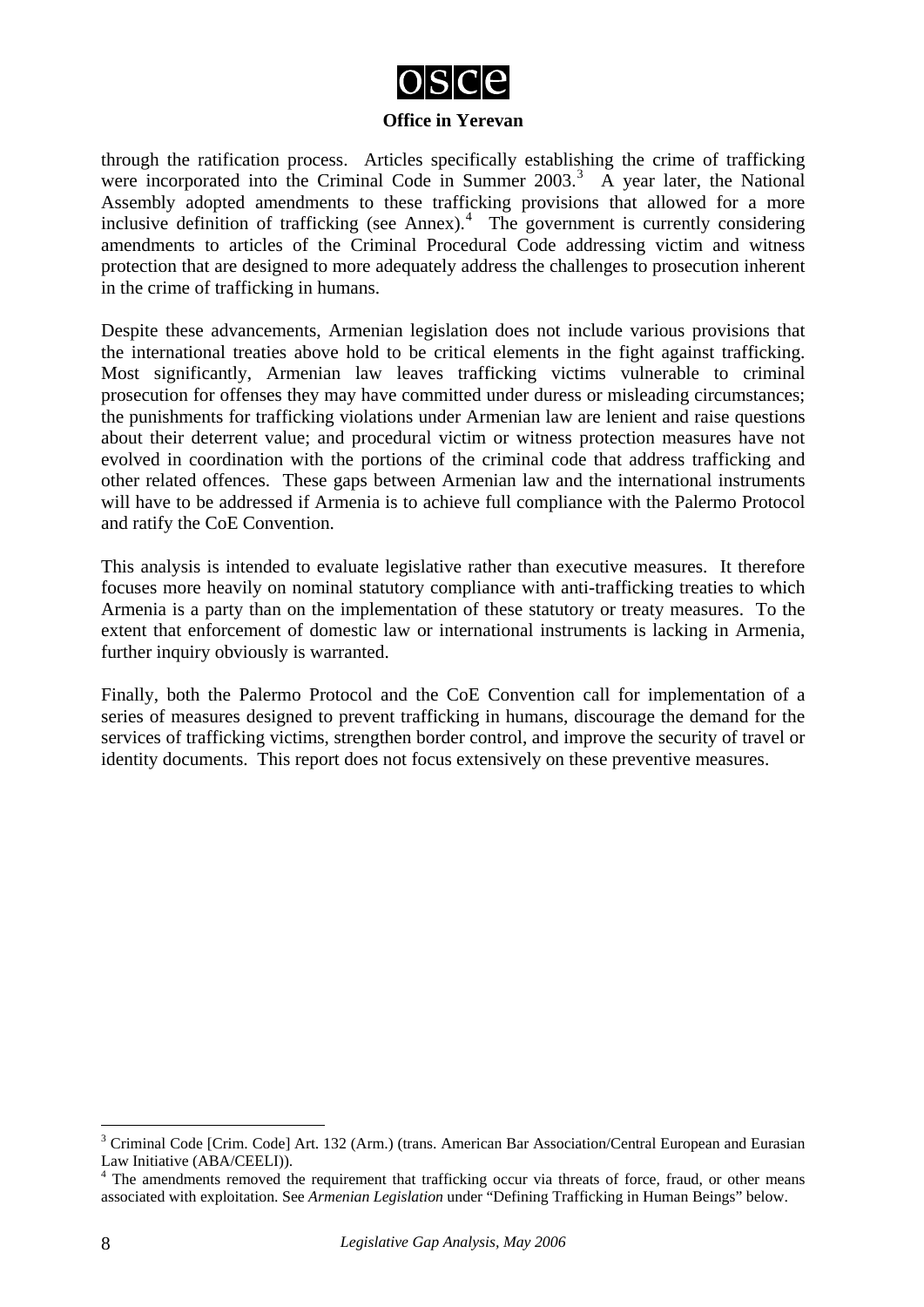

# **II. Defining Trafficking in Human Beings**

### *International Instruments*

Both the Palermo Protocol and the CoE Convention embrace a definition of trafficking that is designed to address comprehensively the phenomenon of trafficking at all stages, to transcend the association of trafficking solely with forced prostitution, to be gender-neutral, and to account for the variety of methods through which exploitation may be exercised against victims:

"Trafficking in persons" shall mean the recruitment, transportation, transfer, harbouring or receipt of persons, by means of the threat or use of force or other forms of coercion, of abduction, of fraud, of deception, of the abuse of power or of a position of vulnerability or of the giving or receiving of payments or benefits to achieve the consent of a person having control over another person, for the purpose of exploitation. Exploitation shall include, at a minimum, the exploitation of the prostitution of others or other forms of sexual exploitation, forced labour or services, slavery or practices similar to slavery, servitude or the removal of organs. $5$ 

Both treaties also include in the definition of trafficking two further provisions intended to establish explicit protections for victims of trafficking. The first guarantees that the purported consent of a trafficking victim to exploitation of the sort detailed above does not constitute a defense to a charge of trafficking.<sup>[6](#page-8-1)</sup> This is a recognition of both the difficulties inherent in attempting to define what constitutes consent and the fact that many trafficking victims are not fully aware of the fate that awaits them when they voluntarily involve themselves in early stages of the trafficking process.

The second provision creates a lower threshold for trafficking that involves children (anyone under eighteen) by removing the requirement that the means—force, coercion, abduction, fraud, etc.—included in the definition be present when children are trafficked for the purpose of exploitation.<sup>[7](#page-8-2)</sup> The Convention acknowledges through this lower threshold that trafficking often involves children, many of whom may be exploited without resort to the sort of force, coercion, or fraud that may be necessary to exploit adults.

## *Armenian Legislation*

1

The definition of trafficking adopted in Armenia after the ratification of the Palermo Protocol generally tracks with that of the international instruments above. Article 132 of the Armenian Criminal Code, originally adopted in August 2003 and amended in June 2004, defines trafficking as "the purchase or sale, recruitment, transportation, transfer, harbouring or receipt of persons, committed for the purpose of exploitation, forced labour or services, slavery or

<span id="page-8-0"></span><sup>5</sup> Palermo Protocol, Art. 3; CoE Convention, Art. 4.

<span id="page-8-1"></span><sup>6</sup> Palermo Protocol, Art. 3(b); CoE Convention, Art. 4(b).

<span id="page-8-2"></span><sup>&</sup>lt;sup>7</sup> Palermo Protocol, Art. 3(c); CoE Convention, Art. 4(c).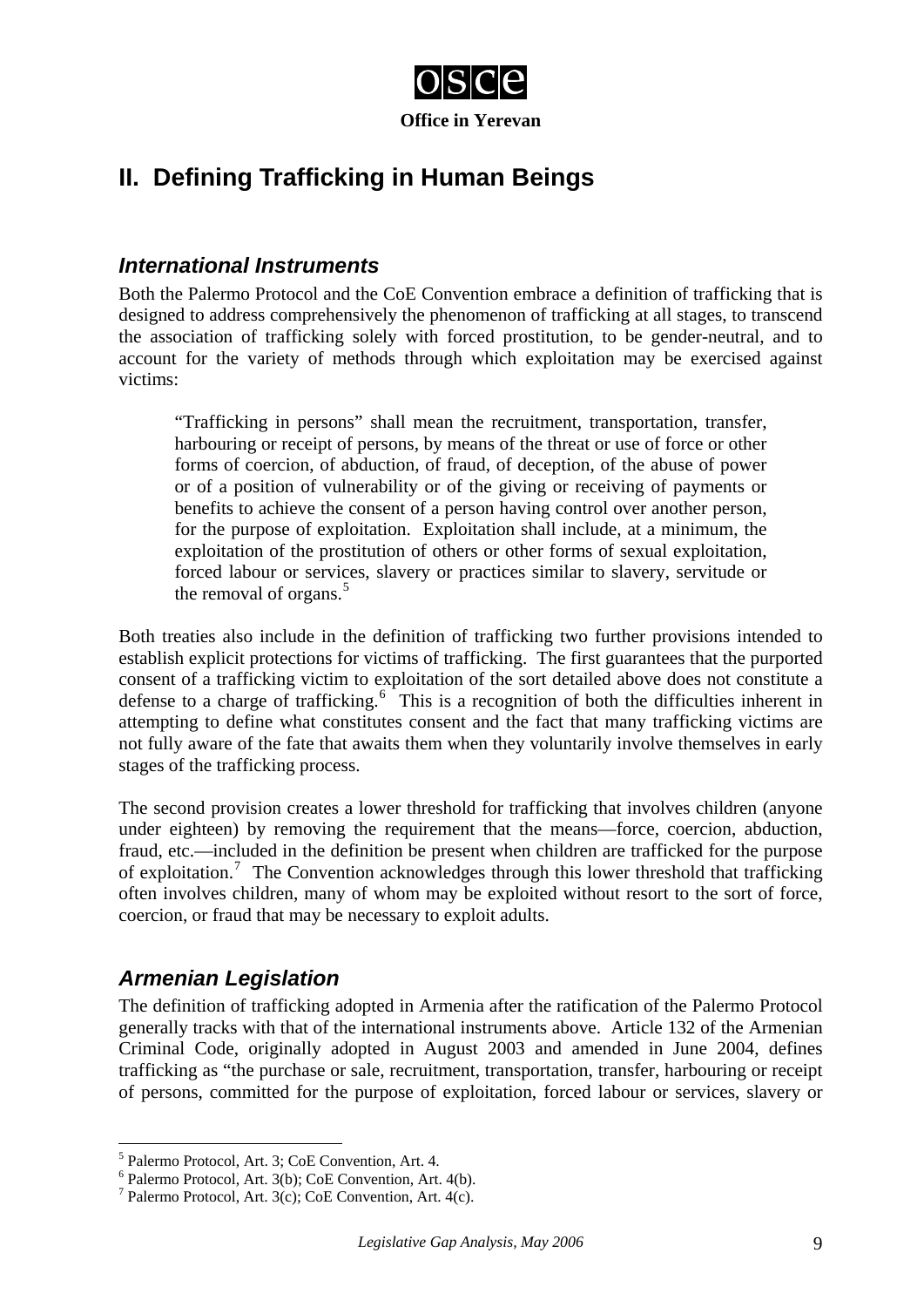

practices similar to slavery, or dependency or taking of organs or tissues of a person."<sup>[8](#page-9-0)</sup> Given that this language is nearly identical in several respects to the Palermo Protocol/CoE Convention language, the Armenian provision is similarly comprehensive in terms of the multiple stages of trafficking, the various forms it can take (prostitution, forced labour, organ trafficking, etc.), and gender-neutrality. It also shares with the international conventions the requirement that the trafficking be undertaken with specific intent to exploit the victim (see Annex for full text of original and amended articles).

One significant difference between the Armenian definition of trafficking and that of the international conventions is that the Armenian definition does not require that the trafficking occur via force, coercion, abduction, fraud, deception, or abuse of vulnerability. This lack of a means requirement essentially lowers the threshold for prosecuting trafficking in adults in Armenia to that of trafficking in children under the international conventions, making trafficking easier to prove (because there are fewer required elements) under the Armenian version. The means requirements were removed from the Criminal Code as part of the June 2004 amendments, but it remains unclear how the changes will impact the prosecution of trafficking in Armenia.

Finally, criminal liability for trafficking in children in Armenia is somewhat clouded by the fact that a separate provision, Article 168, criminalizes child trafficking but does not define the offense or indicate how it supplants or interacts with Article 132 (see Annex). $9$  Indeed, the main portion of the Armenian definition of trafficking in Article 132 does not contain any direct mention of children, possibly because that definition does not include the means requirements that the international conventions use to differentiate between children and adults. Rather, Article 132 makes trafficking involving minors an aggravating circumstance. This overall lack of clarity in defining child trafficking extends into the realm of punishment, which is discussed in greater detail below.

#### *Issues with the Armenian Definition of Trafficking in Human Beings*

- The definition does not contain a provision removing the consent of the victim as a defense to a trafficking charge, and prosecutor discretion leaves open the possibility that criminal investigations of trafficking will not be pursued or completed.
- The existence of a separate but poorly defined offense for child trafficking detracts from the coherence of the general definition of trafficking in humans.

<span id="page-9-0"></span><sup>8</sup> Crim. Code, Art. 132.1.

<span id="page-9-1"></span><sup>&</sup>lt;sup>9</sup> Ibid., Art. 168.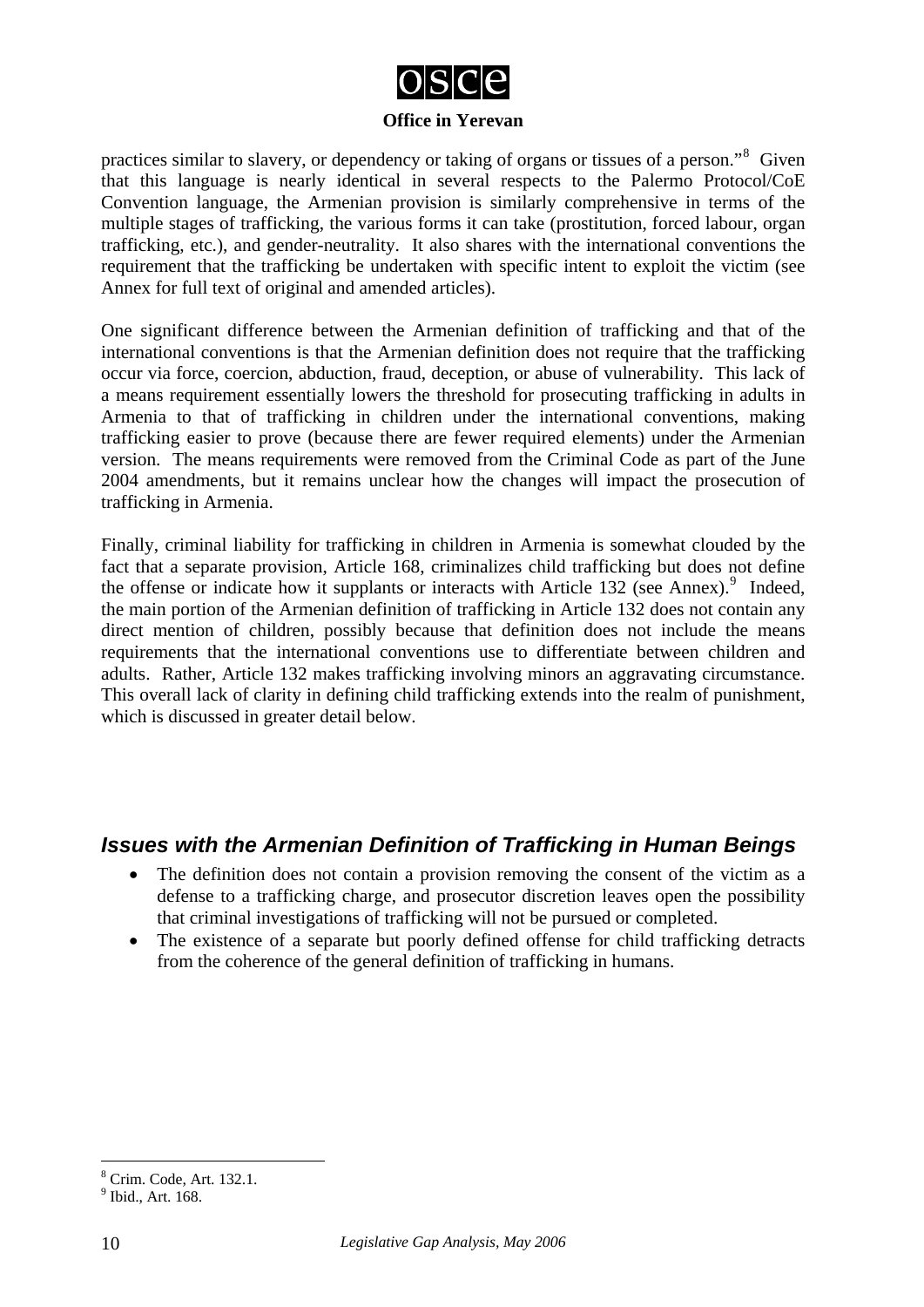

# **III. General Measures**

#### *International Instruments*

The international conventions, particularly the CoE Convention, include several further provisions meant to criminalize other activities associated with trafficking. Some of the measures of the Convention are narrowly tailored to the challenges that trafficking poses, while others involve principles, such as corporate liability or criminalization of inchoate offenses that are common components of most domestic criminal codes.

The first of these measures is the independent criminalization of the use of the services of a trafficking victim, with the knowledge that the person is indeed a victim.<sup>[10](#page-10-0)</sup> This is clearly intended to reduce the demand for such services by creating liability among end-users who might otherwise be able to benefit from the trafficking process without incurring any of its risks. Although this measure is optional—parties to the CoE Convention must only consider criminalizing the use of such services—its adoption is highly advisable as a law enforcement tool, particularly because the convention requires that anyone prosecuted under the offense must have known that the services were rendered by trafficking victims. The explanatory report for the CoE Convention acknowledges that it will often be difficult to prove that the recipient of services knew that the person providing the services was a victim of trafficking. It therefore stipulates that a court may use its discretion in determining whether such knowledge existed based on the facts surrounding the conduct itself.<sup>[11](#page-10-1)</sup>

A second measure tailored toward phenomena associated with trafficking is the criminalization of acts involving travel or identity documents, obviously an area of fundamental importance to trafficking networks. Article 20 of the CoE Convention criminalizes forging, procuring, retaining, removing, concealing, damaging, or destroying a travel or identity document "intentionally and for the purpose of enabling the trafficking in human beings."<sup>[12](#page-10-2)</sup> According to the explanatory report, the drafters of the Convention saw criminalizing the retention, removal, or concealment of identity documents as particularly important, given that traffickers routinely use such methods to exert control over victims.<sup>[13](#page-10-3)</sup> Notably, this article does not criminalize possession of forged or altered documents because doing so would primarily affect the victims of trafficking.<sup>[14](#page-10-4)</sup>

Third, the Palermo Protocol and the CoE Convention establish accomplice liability for trafficking in humans, and the CoE Convention extends it to the acts mentioned above involving travel and identity documents.<sup>[15](#page-10-5)</sup> Similarly, both international instruments require liability for attempted trafficking. The CoE Convention includes liability for attempted forgery of travel or identity documents, but not for attempts to procure or alter such

<sup>&</sup>lt;sup>10</sup> CoE Convention, Art. 19.

<span id="page-10-1"></span><span id="page-10-0"></span><sup>&</sup>lt;sup>11</sup> Council of Europe Convention on Action against Trafficking in Human Beings, Explanatory Report, ¶ 235 [hereinafter CoE Convention Expl. Rep.].

<span id="page-10-2"></span><sup>&</sup>lt;sup>12</sup> CoE Convention, Art. 20.  $13$  CoE Convention Expl. Rep.,  $\P$  241.

<span id="page-10-4"></span><span id="page-10-3"></span><sup>&</sup>lt;sup>14</sup> Ibid., ¶ 240.

<span id="page-10-5"></span><sup>&</sup>lt;sup>15</sup> Palermo Protocol, Art. 5; CoE Convention, Art. 21.1.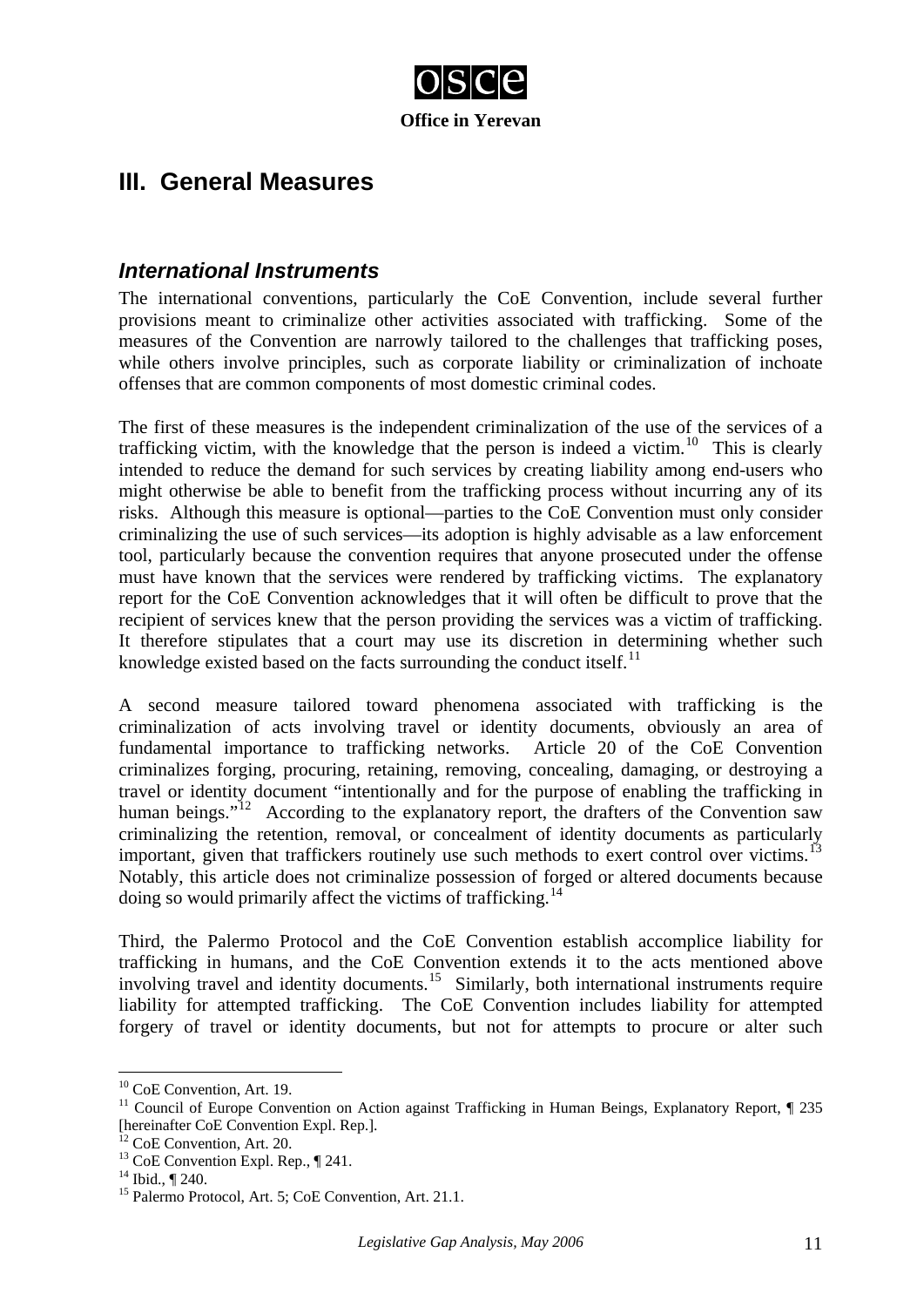

documents (apparently because of conceptual difficulties in defining attempt in the latter categories).

Fourth, the CoE Convention requires state parties to ensure that corporate liability—civil, criminal, or administrative—exists for all of the offenses established under the Convention.<sup>[16](#page-11-0)</sup> Such liability arises when the individual who commits the offense holds a leadership position within the corporation (or "legal person"), and the offense benefits the corporation in question. Alternatively, the Convention creates liability when a failure of supervision within the corporation makes possible any of the offenses established under the Convention. This provision is in keeping with the general trend toward imposing corporate liability for criminal offenses and does not preclude holding individuals themselves liable for violations. A related provision in the Palermo Protocol—more limited in scope—criminalizes "organizing or directing other persons to commit an offence" under the Protocol.<sup>[17](#page-11-1)</sup>

Fifth, the CoE Convention requires that sanctions in general be sufficiently dissuasive and proportionate to the crimes established under it. The Convention notes that the range of potential punishments should include imprisonment of natural persons, monetary sanctions for legal persons, confiscation of criminal assets, and closure of premises utilized for trafficking purposes.<sup>[18](#page-11-2)</sup> It leaves the details of these provisions to individual member states, and it does not require that specific penalties be criminal, civil, or administrative.

Sixth, the CoE Convention includes several aggravating circumstances for trafficking violations: when the life of a victim is endangered deliberately or through gross negligence (such as through poor transport conditions), when the offense is committed against a child, when a public official commits the offense in the performance of official duties, and when the offense is committed within the framework of a criminal organization.<sup>[19](#page-11-3)</sup> As with the sanctions mentioned above, the Convention leaves to member states the degree of aggravation for each of these circumstances.

Finally, and perhaps most significantly, the CoE Convention requires that member states provide for the possibility of foregoing criminal penalties against victims of trafficking for unlawful acts committed under compulsion.<sup>[20](#page-11-4)</sup> This is a clear recognition that victims are often forced to engage in illegal activity such as prostitution or illegal border crossings, and should not be held liable for such activity when their autonomy has been limited by the perpetrators of trafficking. The explanatory report to the Convention indicates that at a minimum, compulsion of a victim should be presumed when any of the illicit means—force, coercion, abduction, fraud, deception, or abuse of vulnerability—included in the definition of trafficking have been used against a victim. $^{21}$  $^{21}$  $^{21}$ 

<span id="page-11-0"></span><sup>&</sup>lt;sup>16</sup> CoE Convention, Art. 22.

<span id="page-11-1"></span><sup>&</sup>lt;sup>17</sup> Palermo Protocol, Art. 5.

<span id="page-11-2"></span><sup>&</sup>lt;sup>18</sup> CoE Convention, Art. 23.

<span id="page-11-3"></span><sup>19</sup> Ibid., Art. 24.

<span id="page-11-4"></span><sup>20</sup> Ibid., Art. 26.

<span id="page-11-5"></span><sup>&</sup>lt;sup>21</sup> CoE Convention Expl. Rep.,  $\P$  235.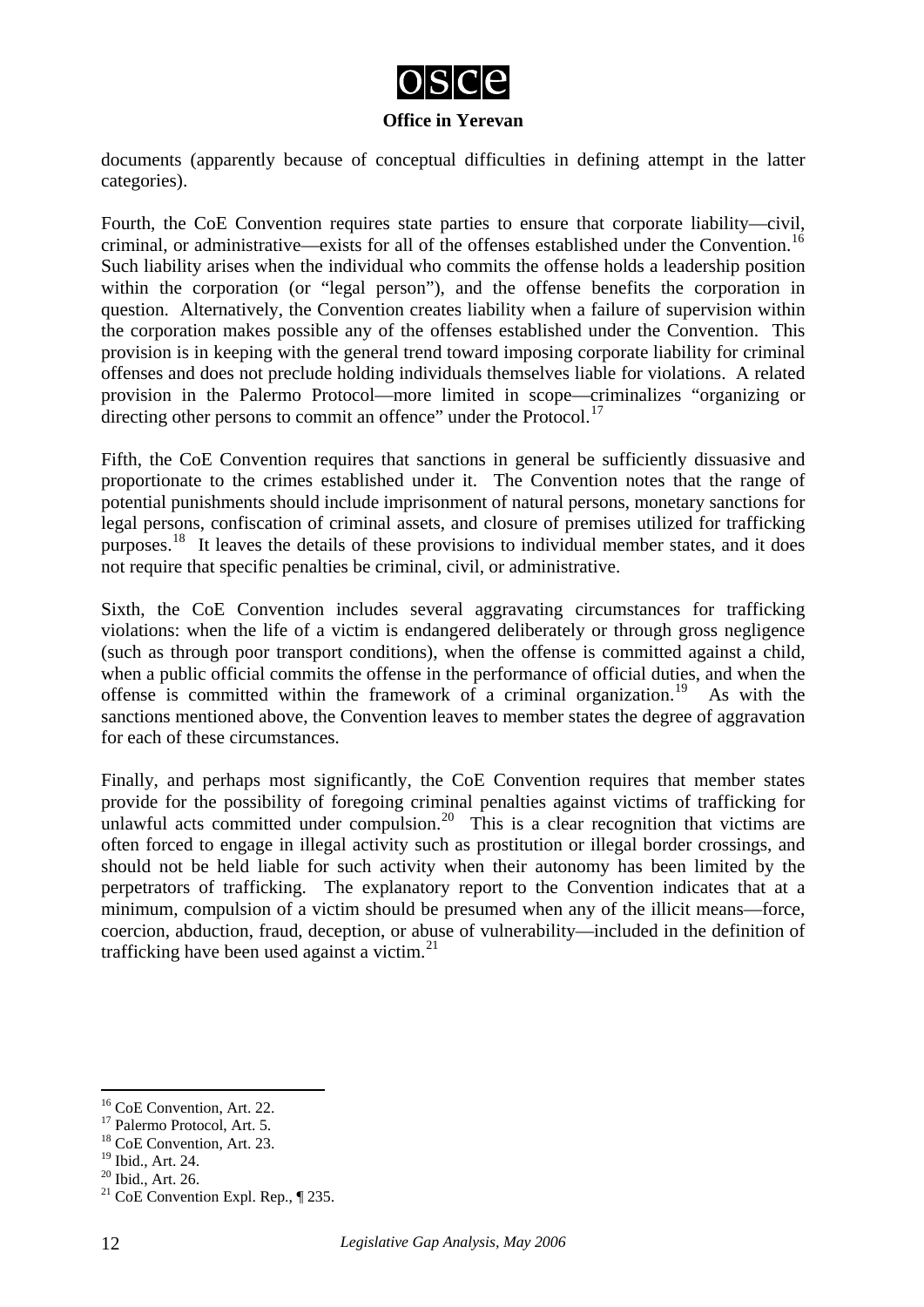

## *Armenian Legislation*

Armenian anti-trafficking provisions were amended in June 2004 to achieve greater compliance with the Palermo Protocol, but they do not encompass some of the more aggressive measures of the recent CoE Convention outlined in this section. If Armenian law is to be harmonized with the Convention during the ratification process, some significant changes will be necessary.

In particular, the amended Armenian anti-trafficking provisions do not independently criminalize the knowing use of the services of a trafficking victim. To be sure, other portions of the Armenian Criminal Code separately address the crimes that often accompany trafficking, but they do not do so in a way that collectively reduces demand for the services of trafficking victims. For instance, Articles 261 and 262 address involvement in and organization of prostitution, but neither provision criminalizes the knowing use of the services of trafficked prostitutes (see Annex).<sup>[22](#page-12-0)</sup> Similarly, Article 133 addresses illegal deprivation of freedom (other than kidnapping), which could include forced labor, but it does not criminalize the knowing use of the services of forced laborers.<sup>[23](#page-12-1)</sup> Law enforcement agencies are therefore left with limited options for combating the various criminal processes that accompany trafficking.

Second, although the Armenian criminal law does criminalize theft or damage to official documents and forgery, sale, or use of forged documents,  $^{24}$  $^{24}$  $^{24}$  it might be advisable if higher penalties were foreseen for forging, procuring, or retaining travel or identity documents when committed specifically for the purpose of enabling trafficking. Moreover, tailoring the relevant Criminal Code provisions to the trafficking process may be recommended to shift the focus from the use of such documents to the methods—such as retaining or concealing documents—that those responsible for directing the trafficking process often employ. This would remove the brunt of the penalty on the victims of trafficking and provide additional tools to law enforcement authorities in prosecuting traffickers themselves.

The Armenian Criminal Code already includes traditional, inclusive mechanisms addressing the third area above—accomplice liability and attempted crimes.<sup>[25](#page-12-3)</sup> However, Armenian law has yet to incorporate any comprehensive criminal penalties in the fourth area, corporate liability. The administrative fines that currently may be applied to legal persons in Armenia do not constitute the kind of deterrent that might force a corporation or an organization to account for criminal activity to which it may be a party. Indeed, the potential for criminal penalties—including severe fines, confiscation of assets and property, or closure of premises—could galvanize preventive action on the part of transportation services, tourist agencies, hotels, or other legal persons commonly associated with the trafficking process.

In terms of proportionality of punishment, Armenian law is quite lenient. Article 132 indicates that the punishment for trafficking in humans (absent aggravating circumstances) is a fine of 300 to 500 times the minimum wage, or correctional labor for up to one year, or arrest for up

<span id="page-12-0"></span><sup>22</sup> Crim. Code, Art. 261, 262.

<span id="page-12-1"></span><sup>23</sup> Ibid., Art. 133.

<span id="page-12-2"></span><sup>24</sup> Crim. Code, Art. 324, 325.

<span id="page-12-3"></span><sup>25</sup> See Crim. Code, Art. 34, 39.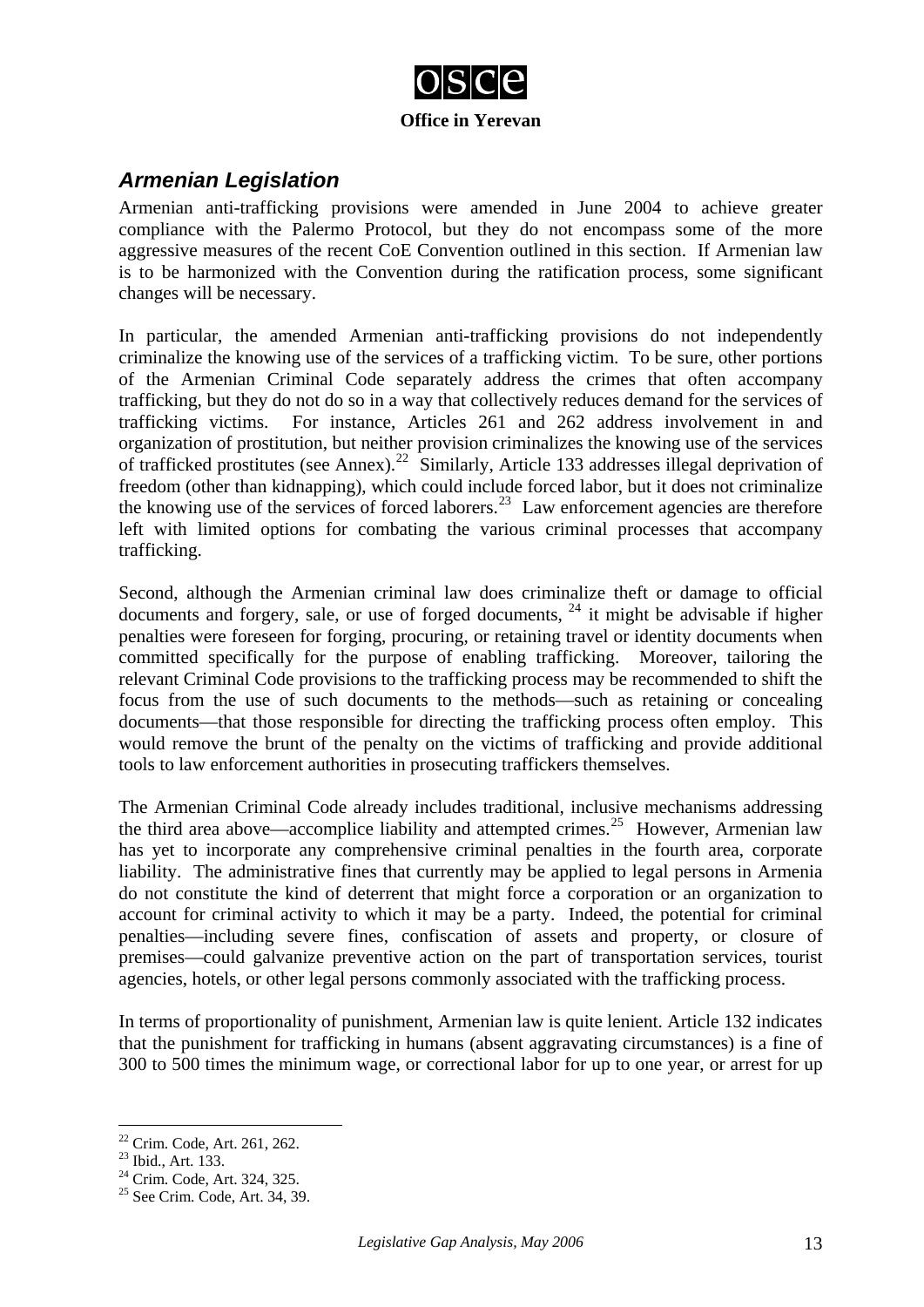

to two months, or imprisonment for one to four years.<sup>[26](#page-13-0)</sup> The article offers no indication of how punishments are to be chosen from among the options available, nor are there sentencing guidelines available in Armenia with which to gauge the severity of the conduct. More important, the penalties in general do not have the kind of deterrent effect necessary to impact the trafficking process. The minimum wage for criminal law purposes in Armenia is currently AMD1,000—about USD2.22—meaning that the penalty for trafficking in Armenia could be a fine as low as USD667, an insignificant sum for most traffickers. Other similarly situated countries sanction trafficking at a minimum with imprisonment, recognizing that fines alone may be of little value in disrupting trafficking networks.<sup>[27](#page-13-1)</sup> Even the more severe penalties under Armenian law—such as imprisonment for up to four years—likely would not deter traffickers from engaging in trafficking or returning to it after imprisonment if they found the process lucrative enough.

Additionally, Armenian law has not explicitly incorporated the full range of penalties for trafficking violations that the CoE Convention requires. Perhaps the most noteworthy of these penalties is confiscation of assets derived from criminal offenses under the Convention. To be sure, Armenia is a party to the Council of Europe Convention on Laundering, Search, Seizure, and Confiscation of the Proceeds from Crime, and the Armenian Criminal Code includes general property confiscation provisions for grave crimes.<sup>[28](#page-13-2)</sup> However, despite the availability of this form of punishment in Armenia, it is not included among the sanctions applicable to a trafficking offense. Given the fact that trafficking qualifies as a form of organized crime and often involves significant profits, asset confiscation can be a powerful tool in undermining the effectiveness of trafficking networks. Confiscated profits could also be channeled into a reparation fund for victim assistance in Armenia, a method that some similarly situated countries have adopted. $^{29}$  $^{29}$  $^{29}$ 

In the sixth area, aggravating circumstances, Armenian legislation is comprehensive but still lenient. Armenian law contains all of the aggravating circumstances envisaged in the international instruments, divided into two tiers. The first tier includes acts committed with prior agreement of more than one person, or with life-threatening violence, or against minors, or via an official post, among others. The second tier creates stiffer penalties for the first tier acts when they are committed by an organized group or result in the death of the victim through negligence.<sup>[30](#page-13-4)</sup> In terms of punishment, however, the first tier calls for correctional labor of up to two years or imprisonment for four to seven years, while the second tier requires imprisonment for five to eight years. These penalties are not comparable to other criminal codes, some of which impose life imprisonment for trafficking violations committed under aggravating circumstances. $31$ 

Finally, and again critically, Armenian law does not include measures explicitly exempting victims of trafficking from punishment for crimes committed under compulsion. Among its general principles of justification, the Armenian Criminal Code does provide for a necessity

<span id="page-13-0"></span><sup>26</sup> Crim. Code, Art. 132.

<span id="page-13-1"></span><sup>&</sup>lt;sup>27</sup> See Reference Guide for Anti-Trafficking Legislative Review, OSCE/ODIHR, Sept. 2001, 42-45 [hereinafter Reference Guide].

<span id="page-13-2"></span><sup>&</sup>lt;sup>28</sup> Council of Europe Convention on Laundering, Search, Seizure, and Confiscation of the Proceeds from Crime, Nov. 8, 1990, CETS 141, Art. 2; Crim. Code, Art. 55.

 $29$  See, e.g., Reference Guide, Kosovo/FRY, 44.

<span id="page-13-4"></span><span id="page-13-3"></span><sup>30</sup> Crim. Code, Art. 132.2.

<span id="page-13-5"></span><sup>&</sup>lt;sup>31</sup> Reference Guide, 42-45.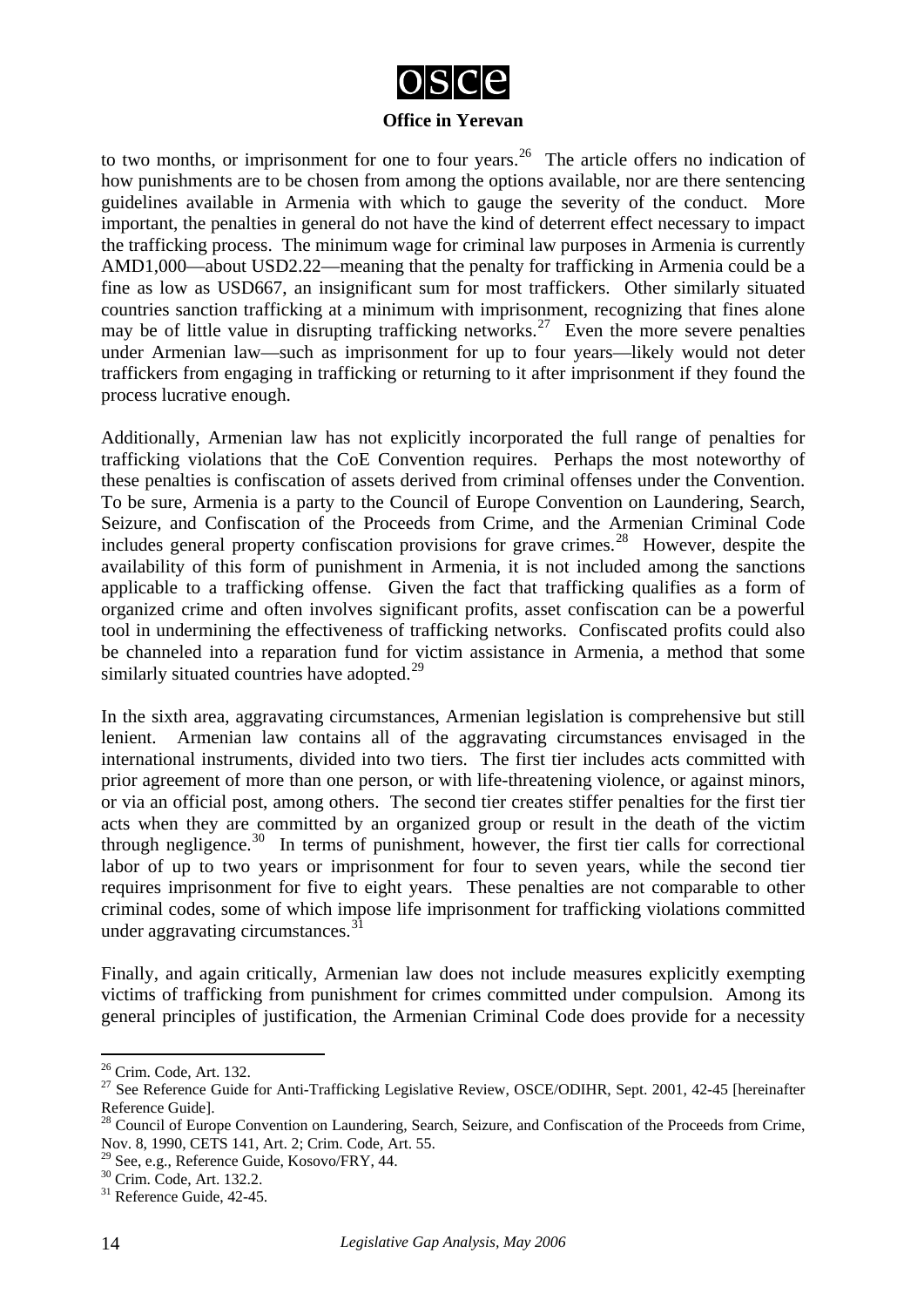

defense, but the requirements for this defense are difficult to meet, they are geared toward perpetrators acting in self-defense or defense of others, and they do not offer a solid basis on which to contest prosecution of victims of trafficking.<sup>[32](#page-14-0)</sup> Moreover, the code does not include an exemption for crimes committed under duress, which would more adequately address the sort of situation in which most victims of trafficking commit crimes. This leaves victims vulnerable to conviction for various offenses, including the use of forged or altered documents (Article 325), illegal border crossings (Article 329), or participation in a criminal association (Article 223).

In addition, there is a mistake in Art 183 of the current CPC (Initiating a criminal case based only on the injured party's complaint), which still lists Art 132 among those for which a criminal case can be initiated only based on the complaint of the injured party and allows for reconciliation until the court's retreat to the conference room to adopt a judgment.<sup>[33](#page-14-1)</sup> The latest, August 2005, draft amendments to CPC do not remedy this.

#### *Issues with Armenian General Legislative Measures on Trafficking*

- Armenian law does not provide for higher penalties when travel or identity document forgery or alteration, or retaining, removing, concealing, damaging or destroying of another person's document has been committed for trafficking purposes.
- Few adequate mechanisms exist within Armenian law for holding corporate entities or organizations liable for trafficking in humans.
- Punishments for trafficking, even in aggravated circumstances, are not severe enough to deter traffickers, and asset confiscation is not available as a law enforcement tool in fighting trafficking.
- Victims of trafficking are vulnerable to prosecution for the crimes they may have committed, even under compulsion.
- There is a mistake in Art 183 of the current CPC, which still lists Art 132 among those for which a criminal case can be initiated only based on the complaint of the injured party.

<span id="page-14-0"></span><sup>32</sup> See Crim. Code, Art. 42.

<span id="page-14-1"></span><sup>&</sup>lt;sup>33</sup> The mistake is likely to be connected to amendments to Crim. Code which led to re-numbering of Articles, without corresponding changes in Crim. Proc. Code.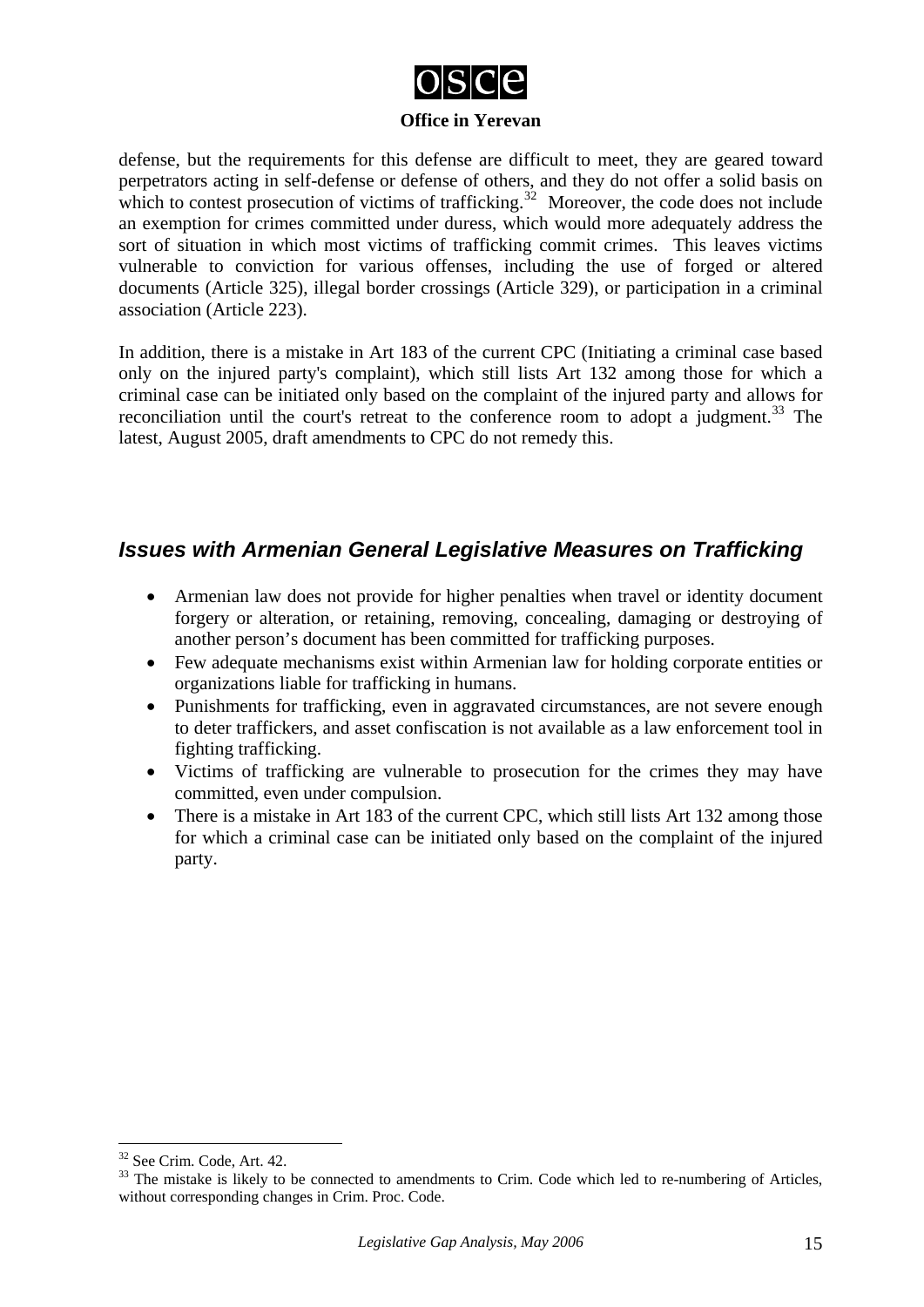

# **IV. Victim Protection and Assistance**

#### *International Instruments*

Maintaining victim confidentiality is critical to effective prosecution of trafficking perpetrators and physical protection of trafficking victims. Similarly, assisting victims in reassimilating into society is a fundamental part of mitigating the overall damage wrought by trafficking in humans. The Palermo Protocol devotes some attention to victim protection, mostly in terms of assistance and repatriation.<sup>[34](#page-15-0)</sup> The CoE Convention goes much further in this arena. One of its primary objectives is to advance a series of concrete protections, often in criminal procedure, that will amount to a comprehensive framework for victim and witness protection during and after the judicial process. This analysis examines those portions of the treaties that require specific legislative action.

One of the initial procedural protections that the CoE Convention advances is to ensure that investigation and prosecution of trafficking violations does not depend on the victim filing a complaint or accusation.<sup>[35](#page-15-1)</sup> This provision targets a point of vulnerability in the process of apprehending trafficking violators, who are often able to exert enormous pressure over victims and deter them from approaching authorities. Law enforcement agencies can circumvent these obstacles by initiating investigations and issuing indictments without a criminal complaint from victims.

A second set of procedural measures seeks to guarantee privacy and confidentiality during trial proceedings. The Palermo Protocol requires ratifying states to "protect the privacy and identity of victims of trafficking in persons, including, inter alia, by making legal proceedings relating to such trafficking confidential."[36](#page-15-2) The Protocol does not include further detail on the circumstances under which confidentiality would be either justified or obligatory. The CoE Convention is slightly more specific on the matter of victims' privacy. It calls for personal data on victims to be stored and used according to guidelines established under the Council of Europe Convention for the Protection of Individuals with regard to Automatic Processing of Personal Data.<sup>[37](#page-15-3)</sup> It also distinguishes between the privacy of victims' lives in general and the confidentiality of court proceedings, noting the importance of protecting both, and requires specific measures to conceal the identities of child victims.<sup>[38](#page-15-4)</sup>

The third category of procedural measures outlined in the international instruments focuses on physical protection of victims. The Palermo Protocol simply calls for each member state to "endeavor to provide for the physical safety of victims of trafficking in persons while they are within its territory."<sup>[39](#page-15-5)</sup> As usual, the CoE Convention outlines a more concrete set of steps that parties to the convention are to take in this area, extending protection not only to victims, but also to other witnesses, those who cooperate with law enforcement authorities, and when

<sup>1</sup> 34 Palermo Protocol, Art. 6, 8.

<span id="page-15-1"></span><span id="page-15-0"></span><sup>35</sup> CoE Convention, Art. 27.

<span id="page-15-2"></span><sup>36</sup> Palermo Protocol, Art. 6.1.

<span id="page-15-3"></span><sup>&</sup>lt;sup>37</sup> CoE Convention, Art. 11.1.

<span id="page-15-4"></span><sup>38</sup> Ibid., Art. 30; Art. 11.2.

<span id="page-15-5"></span><sup>39</sup> Palermo Protocol, Art. 6.5.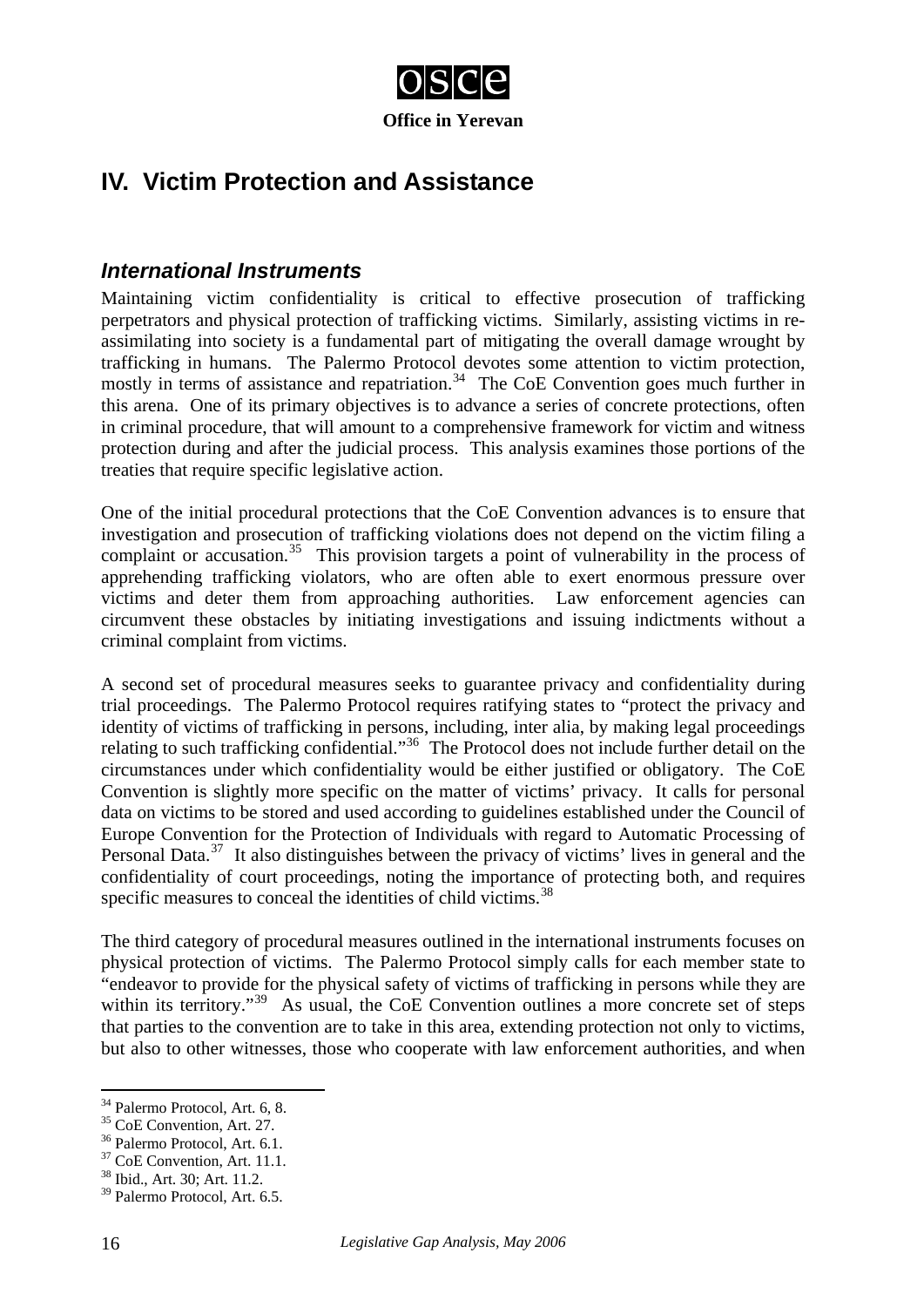

necessary, to family members of the aforementioned groups.<sup>[40](#page-16-0)</sup> Notably, the convention also provides protection for NGO staff or members of other associations who participate in the trail process.<sup>[41](#page-16-1)</sup> The protection afforded them can include anything from physical safeguards and technical security equipment to relocation and even change of identity or workplace. An additional point of particular importance to Armenia is that the Convention encourages state parties to enter into agreements with other states in order to implement these protective measures.<sup>[42](#page-16-2)</sup>

Finally, the treaties include a series of substantive measures that collectively fall under the category of victim assistance. These measures address the full array of needs that victims often have, along with the conditions—poverty, lack of access to services, and physical vulnerability—that reinforce the cyclical nature of the trafficking phenomenon. Here, the Palermo Protocol only requires that members "consider measures to provide for the physical, psychological, and social recovery of victims."<sup>[43](#page-16-3)</sup> The CoE Convention, on the other hand, mandates that legislatures adopt provisions to aid this sort of recovery, when necessary including secure accommodation, access to medical treatment, interpretation services, counseling, assistance in understanding their rights, and education for children.<sup>[44](#page-16-4)</sup> The Convention also requires a 30-day recovery and reflection period during which presumed trafficking victims cannot be forcibly expelled, allowing them to make an informed decision about cooperating with authorities and avail themselves of the assistance outlined above.<sup>[45](#page-16-5)</sup> Lastly, the Convention requires that victims have access to compensation, both from the perpetrators for their injuries and through some form of social assistance that will enable them to secure support during any period of protection and relocation.<sup>[46](#page-16-6)</sup>

## *Armenian Legislation*

The Armenian CPC does not yet contain a set of comprehensive protections for victims of trafficking that would satisfy the requirements of the CoE Convention. Some changes would therefore be necessary were Armenia to ratify the Convention. In recent years various actors have proposed and modified draft amendments to the CPC in this area, but the status of these amendments remains unclear, and it appears that the most recent draft changes may even eliminate important assistance measures that the Convention requires. This section considers Armenian law both as it stands in the CPC and as it would be under the draft amendments.

It is not clear in either the existing CPC provisions or the draft amendments whether protection in general can be extended only when a witness actually gives testimony, or whether it is available to anyone who simply possesses information that could threaten his or her safety.

In the second area, privacy and confidentiality, Armenian law already contains some protections designed to conceal the identity of trafficking victims during criminal proceedings. However, these protections are hampered by the fact that the law requires a

<sup>40</sup> CoE Convention, Art. 28.

<span id="page-16-1"></span><span id="page-16-0"></span><sup>41</sup> Ibid., Art. 28.4.

<span id="page-16-2"></span><sup>42</sup> Ibid., Art. 28.5.

<span id="page-16-3"></span><sup>43</sup> Palermo Protocol, Art. 6.3.

<span id="page-16-4"></span><sup>44</sup> CoE Convention, Art. 12.

<span id="page-16-5"></span><sup>45</sup> Ibid., Art. 13.

<span id="page-16-6"></span><sup>46</sup> Ibid., Art. 15.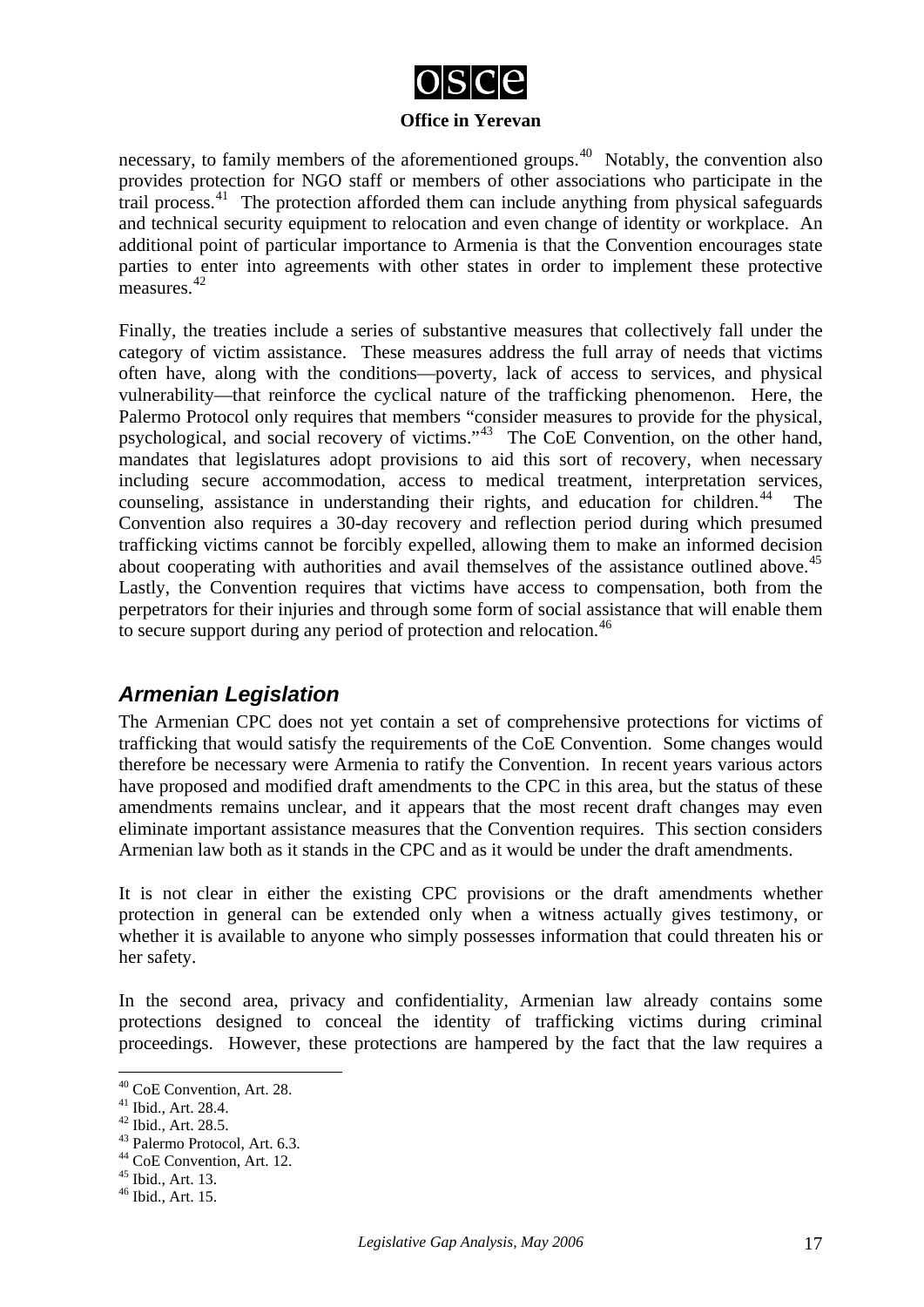

person accused of threatening a witness with violence to be officially warned as an initial step in the protection process. $17$  This requirement does not serve the overall purpose of maintaining the privacy of victims and in fact alerts possible perpetrators to the existence and nature of a complaint against them. The draft amendments to the CPC have dropped the warning requirement, bringing the proposed Armenian provisions closer to those envisaged in the  $CoE$  Convention<sup>[48](#page-17-1)</sup>

It is worth noting that Armenia has not signed or ratified the Council of Europe Convention for the Protection of Individuals with regard to Automatic Processing of Personal Data, the standard by which privacy is maintained under the CoE Convention on Action Against Trafficking in Human Beings. Although ratification of the former treaty is not necessary to become a party to the latter, certain changes to Armenian code (or to the proposed amendments) may be necessary in order to achieve the stricter control that the Convention on Personal Data mandates. Such changes would pertain to the kind of personal data that may be stored, the safeguards that must be used in processing it, and guarantees that the subject of the data can access it under certain conditions. $4^{\circ}$ 

In the third category, physical protection of victims, both existing Armenian law and the draft amendments include some specific provisions for the physical protection of trafficking victims. The CPC calls for the use of personal escorts, protection of the victim's residence, or temporary relocation to a secure facility.<sup>[50](#page-17-3)</sup> The draft amendments go much further toward approximating the CoE Convention requirements, calling for the use of special personal protection devices, surveillance and wiretapping, new identification documents and changed appearance, and relocation of residence and workplace.<sup>[51](#page-17-4)</sup> The current version of the CPC restricts protection only to victims, witnesses involved in the criminal proceeding, and their close relatives, but does not extend protection to other persons associated with the participant in the criminal proceeding.

In the final area, victim assistance, Armenian legislation does not offer the sort of broad recovery measures included in the CoE Convention. The current version of the CPC offers no assistance to victims other than that what is inherent in the protection measures it does provide, namely secure facilities or transportation during relocation. Existing portions of the CPC do indicate that plaintiffs have the right to understand the nature of the proceedings and their rights under the system, and that interpreters must be available when necessary during criminal proceedings. $52$ 

Interestingly, the draft amendments do not significantly extend the CPC's assistance measures. The draft amendments do not contain any further measures related to medical assistance, counseling, or education for children, nor do they provide for interpretation services or assistance in explaining the legal process to victims outside the courtroom.

<span id="page-17-0"></span><sup>&</sup>lt;sup>47</sup> Crim. Proc. Code, Art. 99.

<span id="page-17-1"></span><sup>48</sup> Draft amendments to Crim. Proc. Code, Art. 98-99.

<span id="page-17-2"></span><sup>&</sup>lt;sup>49</sup> See Council of Europe Convention for the Protection of Individuals with regard to Automatic Processing of Personal Data, Jan. 28, 1981, CETS 108, Art. 5-8.

<span id="page-17-3"></span><sup>50</sup> Crim. Proc. Code, Art. 99.4.

<span id="page-17-4"></span><sup>51</sup> Draft amendments to Crim. Proc. Code, Art. 98.3-9.

<span id="page-17-5"></span><sup>52</sup> Crim. Proc. Code, Art. 59.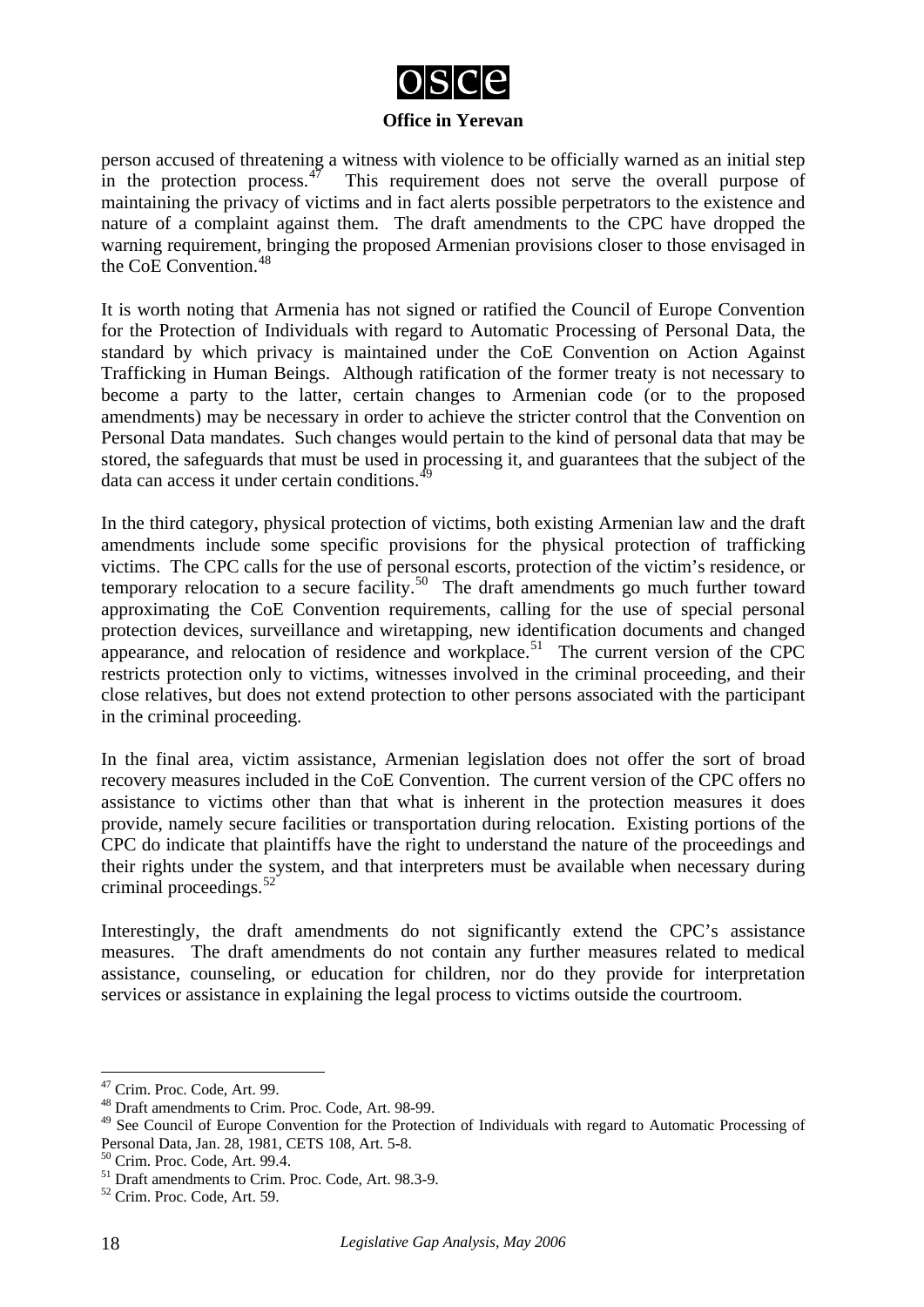

## *Issues with Victim Protection and Assistance in Armenia*

- The Criminal Procedure Code currently requires an official warning against those who threaten witnesses, a provision that erodes the witnesses' privacy and security.
- Armenia, not having signed the Council of Europe Convention for the Protection of Individuals with regard to Automatic Processing of Personal Data, does not yet have comprehensive protections in place regarding the types and extent of personal data that may be stored for victim and witness protection.
- The current version of the CPC restricts protection only to victims, witnesses involved in the criminal proceeding, and their close relatives, but does not extend protection to other persons associated with the participant in the criminal proceeding. The August 2005 CPC amendments draft does not remedy this.
- Armenian law does not incorporate any significant victim assistance measures designed to mitigate the individual and societal impacts of trafficking.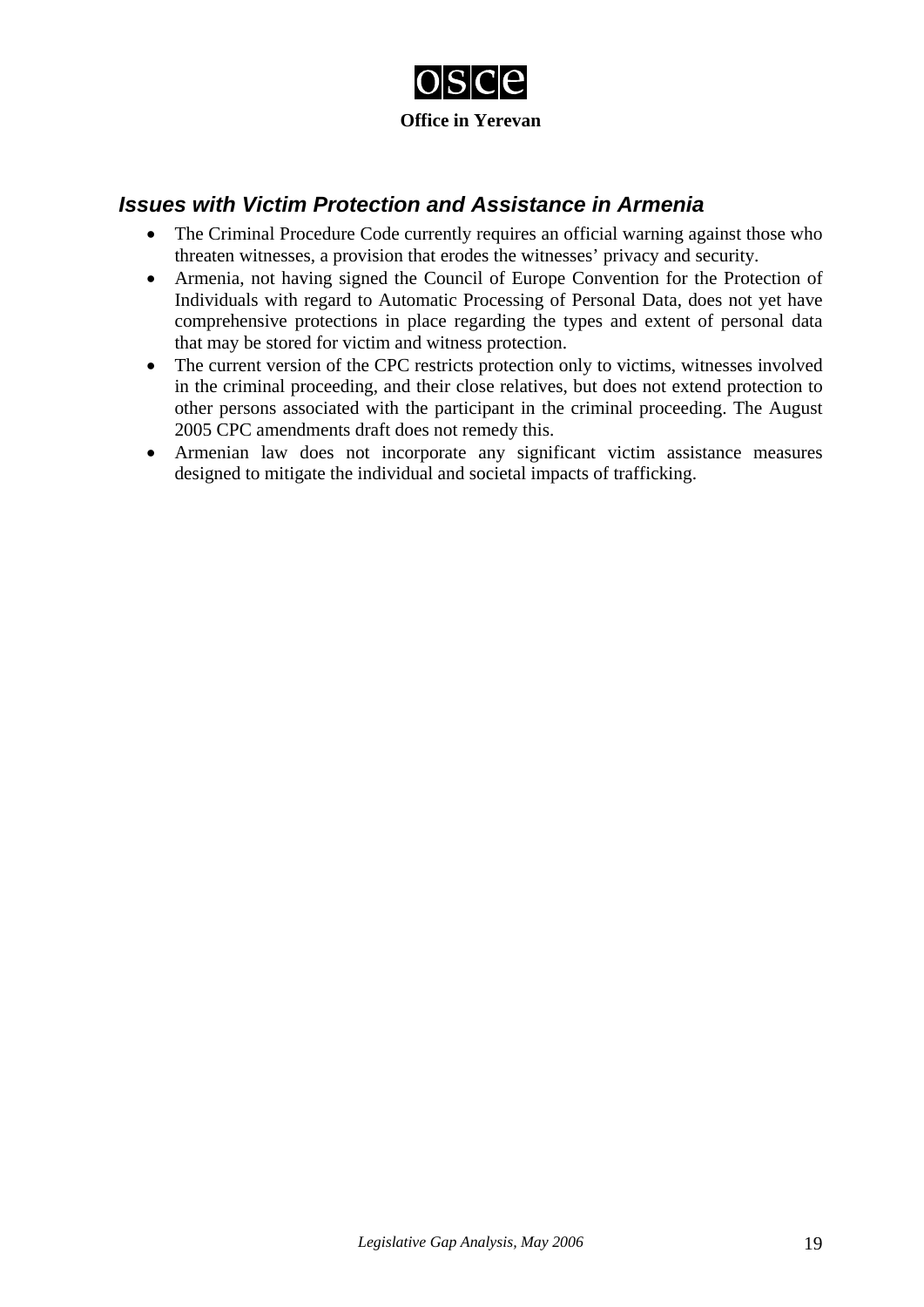

# **V. Jurisdiction and International Cooperation**

### *International Instruments*

Traffickers often can take advantage of the limits of national jurisdiction or more relaxed enforcement of trafficking laws in some countries. It is therefore important that legal mechanisms be established to extend jurisdiction for trafficking crimes committed abroad and strengthen international law enforcement cooperation. The CoE Convention includes a noteworthy provision on jurisdiction, requiring each party to adopt the legislative measures necessary to ensure jurisdiction over offenses established under the Convention when they are committed a) on its territory; b) on a ship flying that party's flag; c) on an aircraft registered under that party's laws; d) by one of its nationals if the conduct is a criminal offense in the country where it occurred or if the offense is committed outside the territory of any state; or e) against one of its nationals.<sup>[53](#page-19-0)</sup> These last two provisions, which extend jurisdiction beyond the party's territory according to the nationality principle and the passive personality principle, respectively, are unusual in an international treaty and are designed to mitigate the transnational effects of trafficking in humans. The Convention allows parties to make reservations to parts d) and e)—the only reservations permitted under the treaty as a whole but not to parts a), b), or c).  $54$ 

Both the Palermo Protocol and the CoE Convention also require state parties of which trafficking victims are nationals to facilitate the repatriation of the victims without unreasonable delay, preferably on a voluntary basis.<sup>[55](#page-19-2)</sup> As this obviously could entail subjecting the victim to renewed risk upon repatriation to the country of origin, the treaties require that the repatriation be accomplished "with due regard to the rights, safety, and dignity of the victim."[56](#page-19-3) To that end, the CoE Convention also requires parties to establish repatriation programs aimed at avoiding re-victimization, including providing information to repatriated victims on support organizations or structures where they are repatriated.

## *Armenian Legislation*

The CPC already provides for territorial jurisdiction over crimes committed in Armenia and, less explicitly, jurisdiction under the nationality principle for crimes committed by Armenians abroad.<sup>[57](#page-19-4)</sup> Not surprisingly, the Criminal Code allows for jurisdiction under the passive personality principle only for "grave" or "particularly grave" crimes committed against Armenians abroad.<sup>[58](#page-19-5)</sup> Although some aggravated instances of trafficking would qualify as

<span id="page-19-0"></span><sup>53</sup> CoE Convention, Art. 31.

<span id="page-19-1"></span><sup>54</sup> CoE Convention, Art. 45.

<sup>55</sup> See Palermo Protocol, Art. 8; CoE Convention, Art. 16.

<span id="page-19-3"></span><span id="page-19-2"></span><sup>56</sup> CoE Convention, Art. 16.

<span id="page-19-4"></span><sup>57</sup> See Crim. Proc. Code, Art. 47-50.

<span id="page-19-5"></span><sup>&</sup>lt;sup>58</sup> Crim. Code, Art. 15.3. Grave crimes are willful acts for which the Criminal Code envisages a maximum punishment not exceeding ten years of imprisonment. Particularly grave crimes are willful acts for which the maximum imprisonment is more than ten years or life. Trafficking falls within the lesser "medium-gravity" category, which includes willful acts for which the maximum punishment does not exceed five years of imprisonment, or acts committed through negligence, with a maximum punishment not exceeding ten years of imprisonment.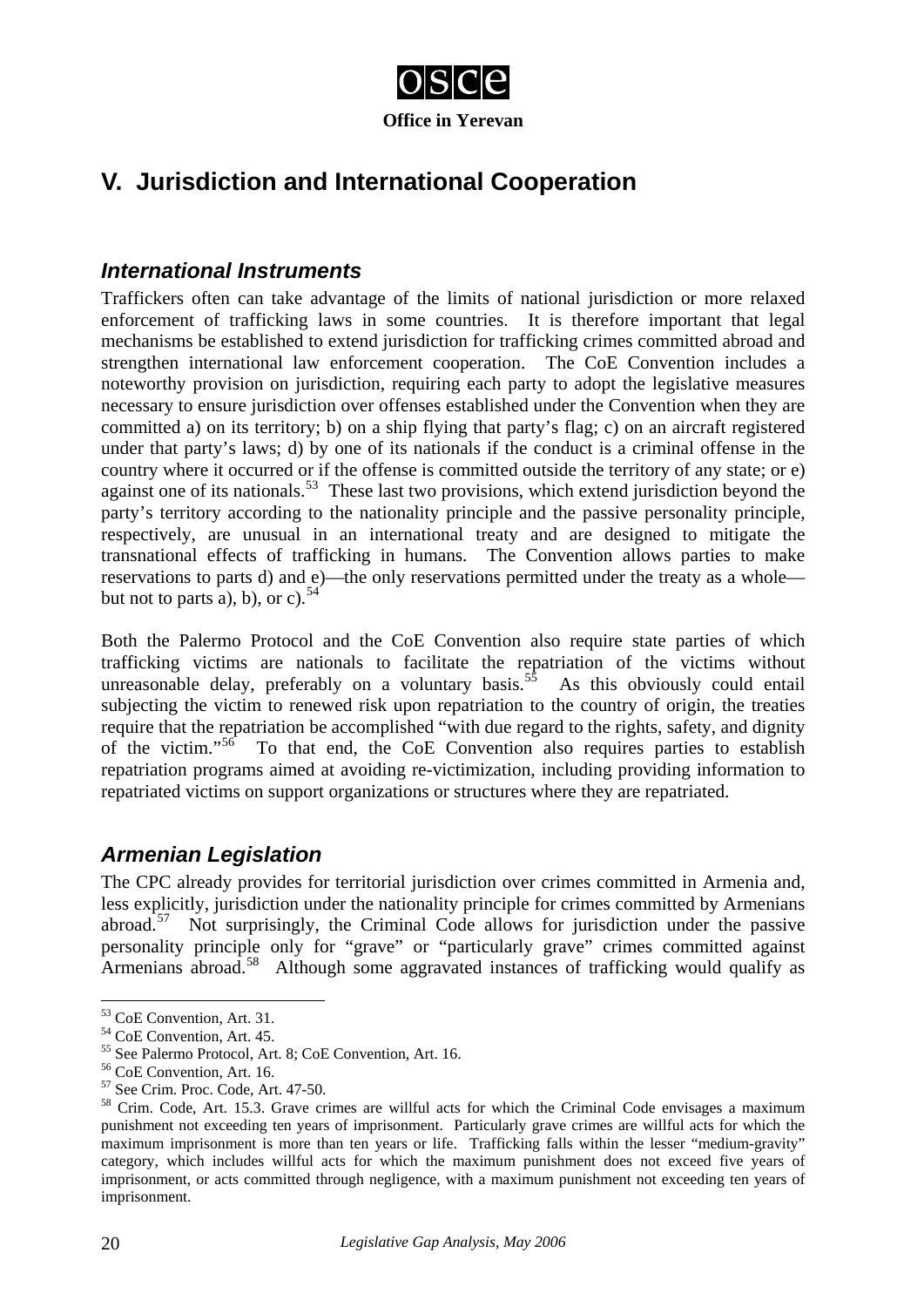

grave crimes under the Criminal Code, the standard form of the crime would not, and therefore extraterritorial jurisdiction is not available. Armenia either will have to create such jurisdiction for the crime of trafficking upon ratification of the CoE Convention or reserve itself from Article 31(e) of the Convention. It is also worth noting that amending the trafficking statute to create stiffer penalties (see "Armenian Legislation" under "General Measures" above) could automatically establish trafficking as a grave or particularly grave crime, therefore qualifying it for extraterritorial jurisdiction.

Finally, Armenian law does not yet incorporate any provisions for the repatriation of victims of transnational crimes such as trafficking. Despite having well-developed extradition procedures, the CPC is silent on the issue of repatriation, which could mean that trafficking victims face unnecessary barriers in returning to their countries of origin from Armenia (for instance, if they are intercepted while transiting Armenian territory). Lack of formal repatriation provisions also could mean that any trafficking victims who are deported from Armenia to their countries of origin on an ad hoc basis will be vulnerable to prosecution or revictimization upon arrival there.

## *Issues with Armenian Legislation on Jurisdiction and International Cooperation*

- Armenian criminal law does not extend jurisdiction to trafficking crimes committed against Armenian nationals abroad, a potentially powerful mechanism for prosecuting traffickers.
- Armenian law does not include repatriation measures, hindering international cooperation and possibly exposing trafficking victims to heightened risk of revictimization.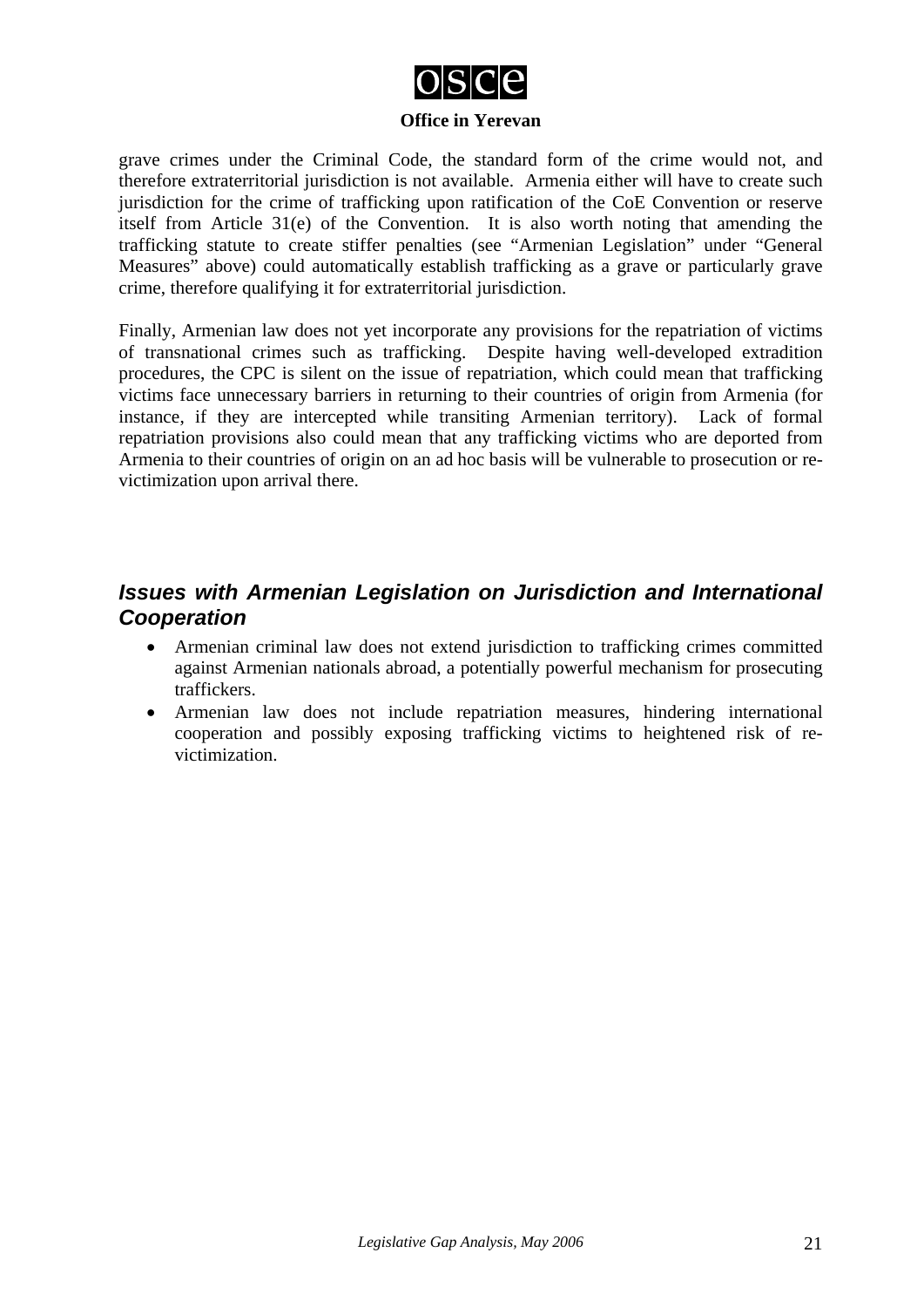

# **Annex: Definitions and Statutes Related to Trafficking in Humans in Armenia**

**Article 3, Protocol to Prevent, Suppress, and Punish Trafficking in Persons, Especially Women and Children, Supplementing the United Nations Convention Against Transnational Organized Crime; Article 4, Council of Europe Convention on Action against Trafficking in Human Beings:**

"Trafficking in persons" shall mean the recruitment, transportation, transfer, harbouring or receipt of persons, by means of the threat or use of force or other forms of coercion, of abduction, of fraud, of deception, of the abuse of power or of a position of vulnerability or of the giving or receiving of payments or benefits to achieve the consent of a person having control over another person, for the purpose of exploitation. Exploitation shall include, at a minimum, the exploitation of the prostitution of others or other forms of sexual exploitation, forced labour or services, slavery or practices similar to slavery, servitude or the removal of organs.

#### **Article 132, Armenian Criminal Code (as originally adopted in April 18, 2003, came into force on August 1, 2003):**

- 1. Recruitment, transportation, transfer, harboring or receipt of persons for the purposes of prostitution or other sexual exploitation; forced labor or services; bringing into slavery or a condition equaling slavery or a dependent condition; as well as taking organs of a person by means of force or threat to use force; kidnapping; fraud; other deception; or by violating the authority or using the vulnerable situation or by paying or bribing in the form of some interest in order to get the approval of the person in charge of a different person is punished with a fine in the amount of 300 to 500 minimal salaries, or correctional labor for up to 1 year, or arrest for up to 2 months, or imprisonment for the term of 1 to 4 years.
- 2. The same act committed:
	- 1) by a group of persons with prior agreement;
	- 2) with violence dangerous to life or health, or threat thereof;
	- 3) against a minor;
	- 4) against 2 or more persons;

is punished with correctional labor for up to two years, or imprisonment for up to four to seven years.

- 3. Actions envisaged in parts 1 or 2 of this Article, which
	- 1) were done by an organized group;
	- 2) caused the death of the aggrieved by negligence or other grave consequences
	- are punished with imprisonment for five to eight years.

#### **Article 132, Armenian Criminal Code (after amendments adopted on June 9, 2004, i.e. the current one):**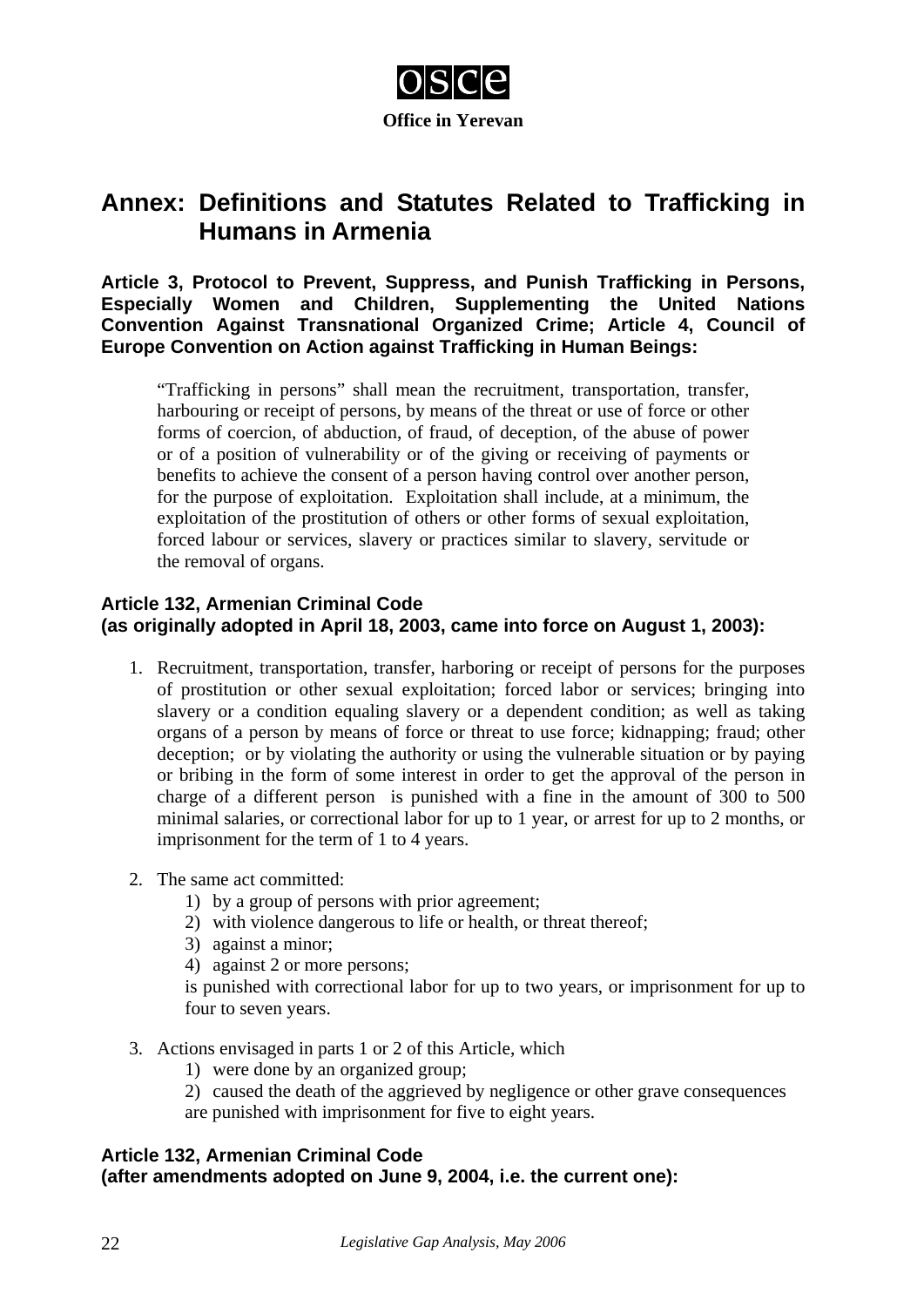

- 1. Trade in persons (trafficking), namely the purchase or sale, recruitment, transportation, transfer, harboring or receipt of a person, committed for the purpose of prostitution or other forms of sexual exploitation, forced labor or services, slavery or condition equal to slavery, or dependency or taking of organs or tissues of a person is punished with a fine in the amount of 300 to 500 minimal salaries, or correctional labor for up to one year, or arrest for up to two months, or imprisonment for the term of one to four years.
- 2. The same act committed
	- 1) by a group of persons with prior agreement;
	- 2) with violence dangerous to life or health, or threat thereof;
	- 3) against a minor;
	- 4) against two or more persons, or a disabled person;
	- 5) by the use of an official post;
	- 6) by ensuring that the aggrieved illegally crosses a state border or by holding the aggrieved illegally in a foreign state;
	- 7) by abusing the helpless condition of the aggrieved

is punished with correctional labor for up to two years, or imprisonment for four to seven years.

- 3. Actions envisaged in parts 1 or 2 of this Article, which
	- 1) were committed by an organized group;
	- 2) caused the death of the aggrieved by negligence or other grave consequences are punished with imprisonment for five to eight years.

#### **Article 168, Armenian Criminal Code (active):**

Child trafficking is punished with imprisonment for a term of three to seven years.

#### **Article 261, Armenian Criminal Code (as originally adopted in April 18, 2003, came into force on August 1, 2003):**

- 1. Involvement into prostitution, by violence or threat to use violence, by using the dependent position of person, by threat to destroy, damage or steal property, or by threat to disseminate defamatory information about a person or close relatives, or by deception, is punished with a fine in the amount of 200 to 400 minimal salaries, or correctional labor for a term of up to one year, or with arrest for a term of 1-3 months, or with imprisonment for a term of up to two years.
- 2. The same act committed:
	- 1) With respect to a minor;
	- 2) by an organized group

is punished with a fine in the amount of 300 to 500 minimal salaries, or correctional labor for a term of up to two years, or with imprisonment for a term of 3-6 years.

#### **Article 261, Armenian Criminal Code (after amendments adopted on June 9, 2004, i.e. the current one):**